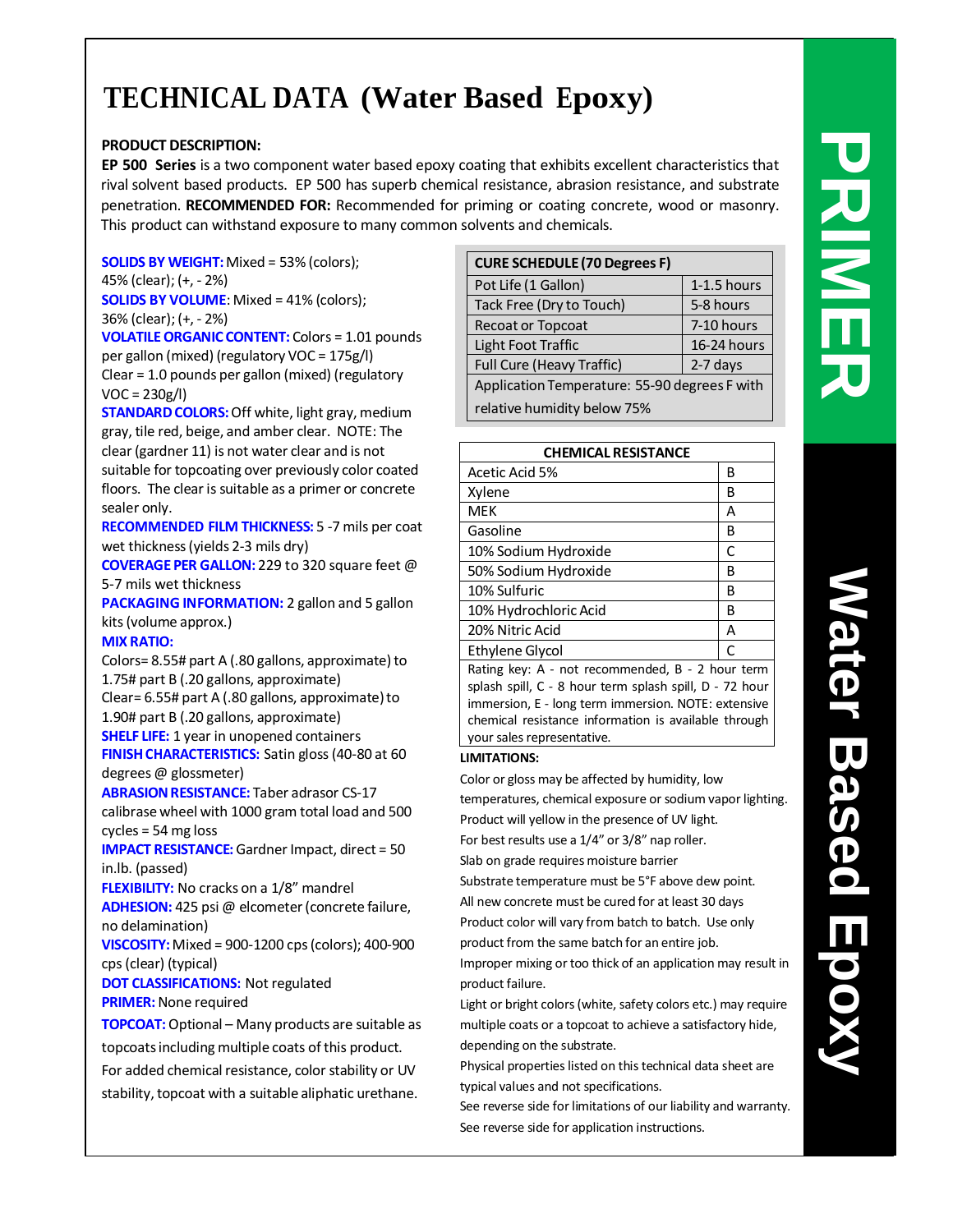# MIXING AND APPLICATIONINSTRUCTIONS: EP 500 Series Water Based Epoxy

**PRODUCT STORAGE:** Store product in an area so as to bring the material to normal room temperature before using. Continuous storage should be between 60 and 90 degree F. Keep from freezing.

**SURFACE PREPARATION:** Surface preparation will vary according to the type of complete system to be applied. For a one or two coat thin build system (3-10 mils dry) we recommend either mechanical scarification or acid etching until a suitable profile is achieved. For a complete system build higher than 10 mils dry, we recommend a fine brush blast (shot blast). All dirt, oil, dust, foreign contaminants and laitance must be removed to assure a trouble free bond to the substrate. A test should be made to determine that the concrete has an appropriate vapor barrier. This can be done by placing a 4'X4' plastic sheet on the substrate and taping down the edges. If after 24 hours, the substrate is still dry below the plastic sheet, then the substrate does not show signs of eventual hydrostatic pressure problems that may later cause disbanding. However, this product can be applied to a damp floor as long as there are not standing puddles.

**PRODUCT MIXING:** This product comes pre-packaged by weight. Kitsshould be mixed in their entirety. If partial kits are to be used, refer to the front of thistechnical data for proper weight mix ratios. After the two parts are combined, mixes well with slow speed mixing equipment such as a jiffy mixer until the material is thoroughly mixed and streak free. This product is an emulsion product and should be mixed well before using.

**PRODUCT APPLICATION:** The mixed material can be applied by brush or roller. Maintain temperatures within the recommended ranges during the application and curing process. Apply material with relative humidity within the parameters shown on the technical data. When the end of the pot life has been reached, you will find that the material becomes hard to apply and will actually tend to roll back up onto the roller. Do not try to continue application when the coating has reached this step. Applications made at different times with differing environmental conditions, may show slight variations in gloss.

**RECOAT OR TOPCOATING:** If you opt to recoat or topcoat this product, you must first be sure that all of the solvents and water have evaporated from the coating during the curing process. The information on the frontside are reliable guidelines to follow. However, it is best to test the coating before recoating or topcoating. This can be done by pressing on the coating with your thumb to verify that no fingerprint impression is left. If no impression is created, then the recoat or topcoat can be started. Always remember that colder temperatures will require more cure time for the product before recoating or topcoating can commence. Before recoating or topcoating, check the coating to insure no epoxy blushes were developed (a whitish, greasy film or deglossing). If a blush is present, it must be removed prior to topcoating or recoating. A standard type detergent cleaner can be used to remove any blush. Many epoxy overlays and coatings as well as urethanes are compatible for use as a topcoat for this product as well as multiple coats of this product.

### **CLEANUP:** Use PM solvent

**FLOOR CLEANING:** Caution! Some cleaners may affect the color of the floor installed. Test each cleaner in a small area, utilizing your cleaning technique. If no ill effects are noted, you can continue to clean with the product and processtested. **RESTRICTIONS:** Restrict the use of the floor to light traffic and non-harsh chemicals until the coating is fully cured (see technical data under full cure). Itis best to let the floor remain dry for the full cure cycle. Dependent on actual complete system application, surface may be slippery, especially when wet or contaminated; keep surface clean and dry. **NOTICE TOBUYER: DISCLAIMER OF WARRANTIES AND LIMITATIONS ON OUR LIABILITY**

We warrant that our products are manufactured to strict quality assurance specifications and that the information supplied by us is accurate to the best of our knowledge. Such information supplied about our products is not a representation or a warranty. It is supplied on the condition that you shall make your own tests to determine the suitability of our product for your particular purpose. Any use or application other than recommended herein is the sole responsibility of the user. Listed physical properties are typical and should not be construed as specifications. NO WARRANTY IS MADE, EXPRESSED OR IMPLIED, REGARDING SUCH OTHER INFORMATION, THE DATA ON WHICH IT IS BASED, OR THE RESULTS YOU WILL OBTAIN FROM ITS USE. NO WARRANTY IS MADE, EXPRESSED OR IMPLIED, THAT OUR PRODUCT SHALL BE MERCHANTABLE OR THAT OUR PRODUCT SHALL BE FIT FOR ANY PARTICULAR PURPOSE. NO WARRANTY IS MADE THAT THE USE OF SUCH INFORMATION OR OUR PRODUCT WILL NOT INFRINGE UPON ANY PATENT. We shall have no liability for incidental or consequential damages, direct or indirect. Our liability is limited to the net selling price of our product or the replacement of our product, at our option. Acceptance of delivery of our product means that you have accepted the terms of this warranty whether or not purchase orders or other documents state terms that vary from this warranty. No representative is authorized to make any representation or warranty or assume any other liability on our behalf with any sale of our products. Our products contain chemicals that may CAUSE SERIOUS PHYSICAL INJURY. BEFORE USING, READ THE MATERIAL SAFETY DATA SHEET AND FOLLOW ALL PRECAUTIONS TO *PREVENT BODILY HARM.* **COPYRIGHT 9/1/12**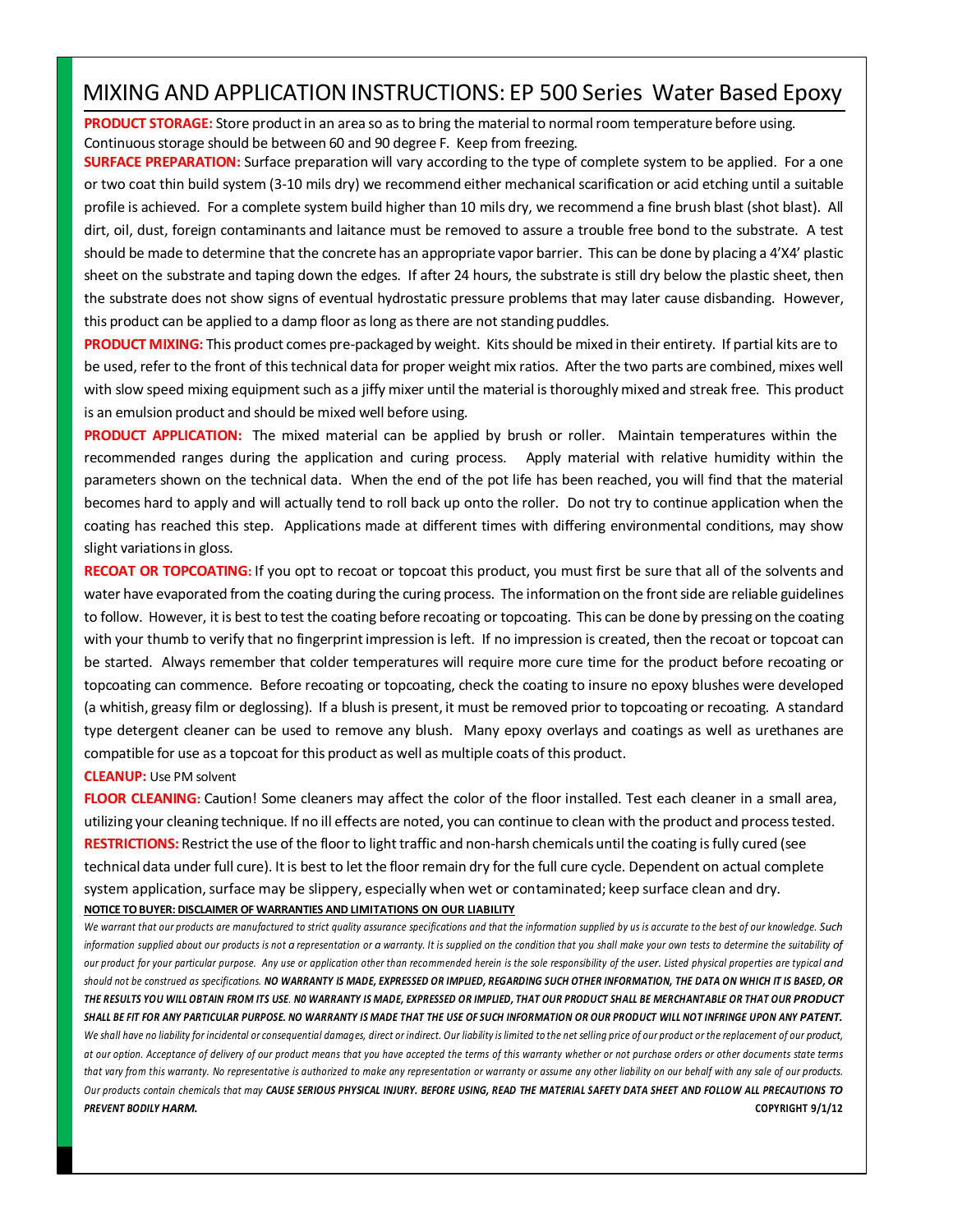# **TECHNICAL DATA (Seamless, moisture insensitive, Epoxy Binder)**

# **PRODUCT DESCRIPTION:**

**EP500** is a two component 100% solids epoxy seal coat that can be used either as a coating or filled with paint chips, marble chips and colored sand mixturesto provide an infinite array of color schemes or patterns. **RECOMMENDED FOR:** Recommended for warehouses, kitchens, restrooms, and other areas where either a high build clear product is needed or where a decorative filled floor is desired.

# **SOLIDS BY WEIGHT:** 100%

**SOLIDS BY VOLUME**: 100%

**VOLATILE ORGANIC CONTENT:** Less than 2 g/l **STANDARD COLORS:** Clear – gardner color 1-2 **RECOMMENDED FILM THICKNESS:** 16-18 mils **COVERAGEPER GALLON:**

90-100 square feet per gallon @ 16-18 mils **PACKAGING INFORMATION**

3 gallon kits(2.95 gallons net approximately) 15 gallon kits(14.75 gallons net approximately) **MIX RATIO:**

9.0 pounds part A (.99 gallons) to 4.15 pounds part B

(.49 gallons) (volumes approx.) **SHELF LIFE:** 1 year in unopened containers

**FINISH CHARACTERISTICS:** 

Gloss(60 to 90 @ 60 degrees @ glossmeter)

# **ABRASION RESISTANCE:**

Taber abraser CS-17 calibrase wheel with 1000 gram total load and 500 cycles = 36 mg loss **FLEXURAL STRENGTH:** 7,400 psi @ ASTM D790

**COMPRESSIVE STRENGTH:** 11,200 psi @ ASTM D695

**ADHESION:** 350 psi @ elcometer

(concrete failure, no delamination)

**VISCOSITY:** Mixed = 700-1000 cps(typical)

# **DOT CLASSIFICATIONS:**

Part A "not regulated"

Part B "CORROSIVE LIQUID N.O.S., 8, UNI1760, PGIII"

# **TENSILE STRENGTH:**

7,600 psi @ ASTM D638

# **ULTIMATE ELONGATION:**

4.1%

**GARDNER VARIABLE IMPACTOR:** 50 inch pounds direct – passed

**HARDNESS:**

Shore  $D = 81$ 

# **PRIMER:** None required with this system

**TOPCOAT:** Optional – aliphatic urethanes or successive coats or EP 401 Moisture Cured High Performance Urethane TOPCOAT in aggregate filled systems.

| <b>CURE SCHEDULE (70 Degrees F)</b>      |               |  |  |  |  |
|------------------------------------------|---------------|--|--|--|--|
| Pot Life (1 1/2 Gallon)                  | 20-30 minutes |  |  |  |  |
| Tack Free (Dry to Touch)                 | 6-8 hours     |  |  |  |  |
| Recoat or Topcoat                        | 10-16 hours   |  |  |  |  |
| Light Foot Traffic                       | 14-18 hours   |  |  |  |  |
| Full Cure (Heavy Traffic)<br>2-7 days    |               |  |  |  |  |
| Application Temperature: 55-90 degrees F |               |  |  |  |  |
|                                          |               |  |  |  |  |

| <b>CHEMICAL RESISTANCE</b>                                                |   |  |  |  |
|---------------------------------------------------------------------------|---|--|--|--|
| <b>Butanol</b>                                                            | C |  |  |  |
| Xylene                                                                    | C |  |  |  |
| 1, 1, 1, Trichloroethane                                                  | C |  |  |  |
| MEK                                                                       | А |  |  |  |
| Methanol                                                                  | А |  |  |  |
| Ethyl Alcohol                                                             | C |  |  |  |
| Skydrol                                                                   | в |  |  |  |
| 10% Sodium Hydroxide                                                      | F |  |  |  |
| 50% Sodium Hydroxide                                                      | D |  |  |  |
| 10% Sulfuric Acid                                                         | C |  |  |  |
| 70% Sulfuric Acid                                                         | А |  |  |  |
| 10% HC1 (aq)                                                              | C |  |  |  |
| 5% Acetic Acid                                                            | B |  |  |  |
| Rating key: A - not recommended, B - 2 hour term splash spill, C - 8 hour |   |  |  |  |

term splash spill, D - 72 hour immersion, E - long term immersion. NOTE: extensive chemical resistance information is available through your sales representative.

# **LIMITATIONS:**

Color stability or gloss may be affected by environmental conditions such as high humidity, chemical exposure,UV exposure or exposure to lighting such as sodium vapor lights.

Colors may vary from batch to batch. Therefore, use only product from the same batch for an entire job. This product is not UV color stable. Clear aliphatic urethane topcoats reduce (UV light) color changes. Substrate temperature must be 5°F above dew point. For best results, apply with a ¼" nap roller.

All new concrete must be cured for at least 30 days prior to application.

Apply a suitable primer before using this product See reverse side for application instructions. Physical properties are typical values and not specifications.

See reverse side for limitations of our liability and warranty.

**y**

**BODY**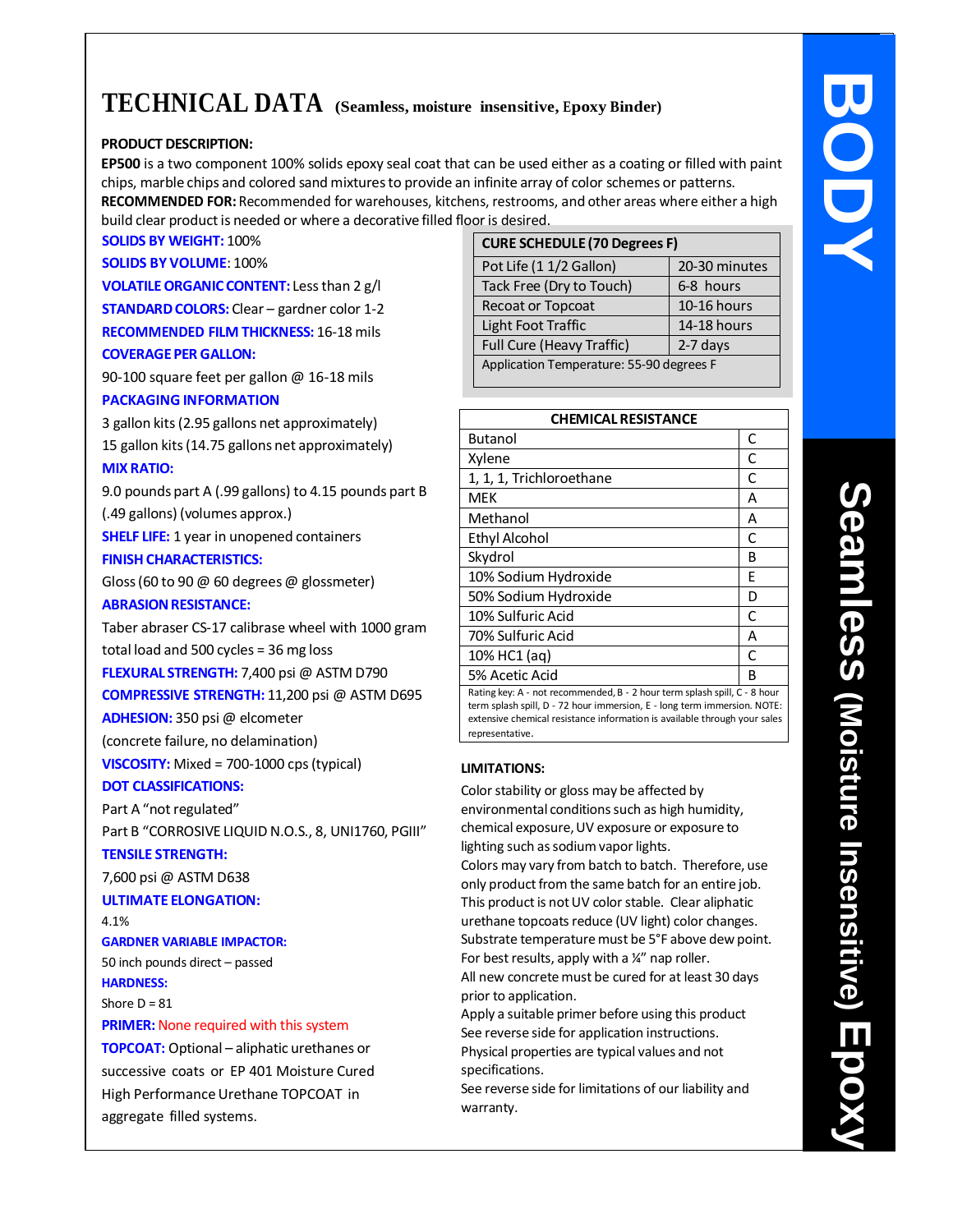# MIXING AND APPLICATION INSTRUCTIONS: EP 500 Seamless (Moisture Insensitive) Epoxy Binder

**PRODUCT STORAGE:** Store product in an area so as to bring the material to normal room temperature before using. Continuous storage should be between 60 and 90 degree F. Low temperatures or temperature fluctuations may cause crystallization.

**SURFACE PREPARATION:** The most suitable surface preparation would be a fine brush blast (shot blast) to remove all laitance and provide a suitable profile. All dirt, foreign contaminants, oil and laitance must be removed to assure a trouble free bond to the substrate. A test should be made to determine that the concrete is dry; this can be done by placing a 4'X4' plastic sheet on the substrate and taping down the edges. If after 24 hours, the substrate is still dry below the plastic sheet, then the substrate is dry enough to start coating. The plastic sheet testing is also a good method to determine if any hydrostatic pressure problems exist that may later cause disbanding.

**PRODUCT MIXING:** This product has a mix ratio of 9.0# part A to 4.15# part B. Standard packages are in pre-measured kits and should be mixed as supplied in the kit. We highly recommend that the kits not be broken down unless suitable weighing equipment is available. After the two parts are combined, mix well with slow speed mixing equipment such as a jiffy mixer until the material is thoroughly mixed and streak free. After mixing, transfer the mixed material to another pail (the transfer pail) and again remix. The material in the transfer pail is now ready to be applied on the primed substrate. Improper mixing may result in product failure.

**PRIMING:** A suitable primer should be used before applying this product. See the front side of this technical data for primer information. If a primer is not used, more porous substrates may cause outgassing and possible surface defects.

**PRODUCT APPLICATION:** The mixed material can be applied by brush or roller. However, the material can also be applied by a suitable serrated squeegee and then back rolled as long as the appropriate thickness recommendations are maintained. Maintain temperatures and relative humidity within the recommended ranges during the application and curing process. If concrete conditions or over aggressive mixing causes air entrapment, then an air release roller tool should be used prior to the coating tacking off to remove the air entrapped in the coating. This product can be used with various colored sand in a broadcast system or other suitable aggregate can be used in conjunction with this product to achieve a variety of color and application patterns. When using as a broadcast binder, always evaluate performance parameters with a test area which is dependent on aggregate size and thickness, prior to application. Contact your representative for details as necessary.

**RECOAT OR TOPCOATING:** If you opt to recoat or topcoat this product, you must first be sure that the coating has tacked off before recoating. Always remember that colder temperatures will require more cure time for the product before recoating or topcoating can commence. Before recoating or topcoating, check the coating to insure no epoxy blushes were developed (a whitish, greasy film or deglossing). If a blush is present, it must be removed prior to topcoating or recoating. Many epoxy coatings and urethanes are compatible for use as a topcoat for this product as well as multiple coats of this product.

**CLEANUP:** Use xylol.

FLOOR CLEANING: Caution! Some cleaners may affect the color. Test each cleaner in a small area. If no ill effects are noted, you can continue to clean with the product and process tested.

RESTRICTIONS: Restrict the use of the floor to light traffic and non-harsh chemicals until the coating is fully cured (see technical data under full cure). It is best to let the floor remain dry for the full cure cycle. Dependent on actual complete system application, surface may be slippery, especially when wet or contaminated; keep surface clean and dry

### **NOTICE TOBUYER: DISCLAIMER OF WARRANTIES AND LIMITATIONS ON OUR LIABILITY**

We warrant that our products are manufactured to strict quality assurance specifications and that the information supplied by us is accurate to the best of our knowledge. Such information supplied about our products is not a representation or a warranty. It is supplied on the condition that you shall make your own tests to determine the suitability of our product for your particular purpose. Any use or application other than recommended herein is the sole responsibility of the user. Listed physical properties are typical and should not be construed as specifications. NO WARRANTY IS MADE, EXPRESSED OR IMPLIED, REGARDING SUCH OTHER INFORMATION, THE DATA ON WHICH IT IS BASED, OR THE RESULTS YOU WILL OBTAIN FROM ITS USE. N0 WARRANTY IS MADE, EXPRESSED OR IMPLIED, THAT OUR PRODUCT SHALL BE MERCHANTABLE OR THAT OUR PRODUCT SHALL BE FIT FOR ANY PARTICULAR PURPOSE. NO WARRANTY IS MADE THAT THE USE OF SUCH INFORMATION OR OUR PRODUCT WILL NOT INFRINGE UPON ANY PATENT. We shall have no liability for incidental or consequential damages, direct or indirect. Our liability is limited to the net selling price of our product or the replacement of our product, at our option. Acceptance of delivery of our product means that you have accepted the terms of this warranty whether or not purchase orders or other documents state terms that vary from this warranty. No representative is authorized to make any representation or warranty or assume any other liability on our behalf with any sale of our products. Our products contain chemicals that may CAUSE SERIOUS PHYSICAL INJURY. BEFORE USING, READ THE MATERIAL SAFETY DATA SHEET AND FOLLOW ALL PRECAUTIONS TO PREVENT BODILY HARM.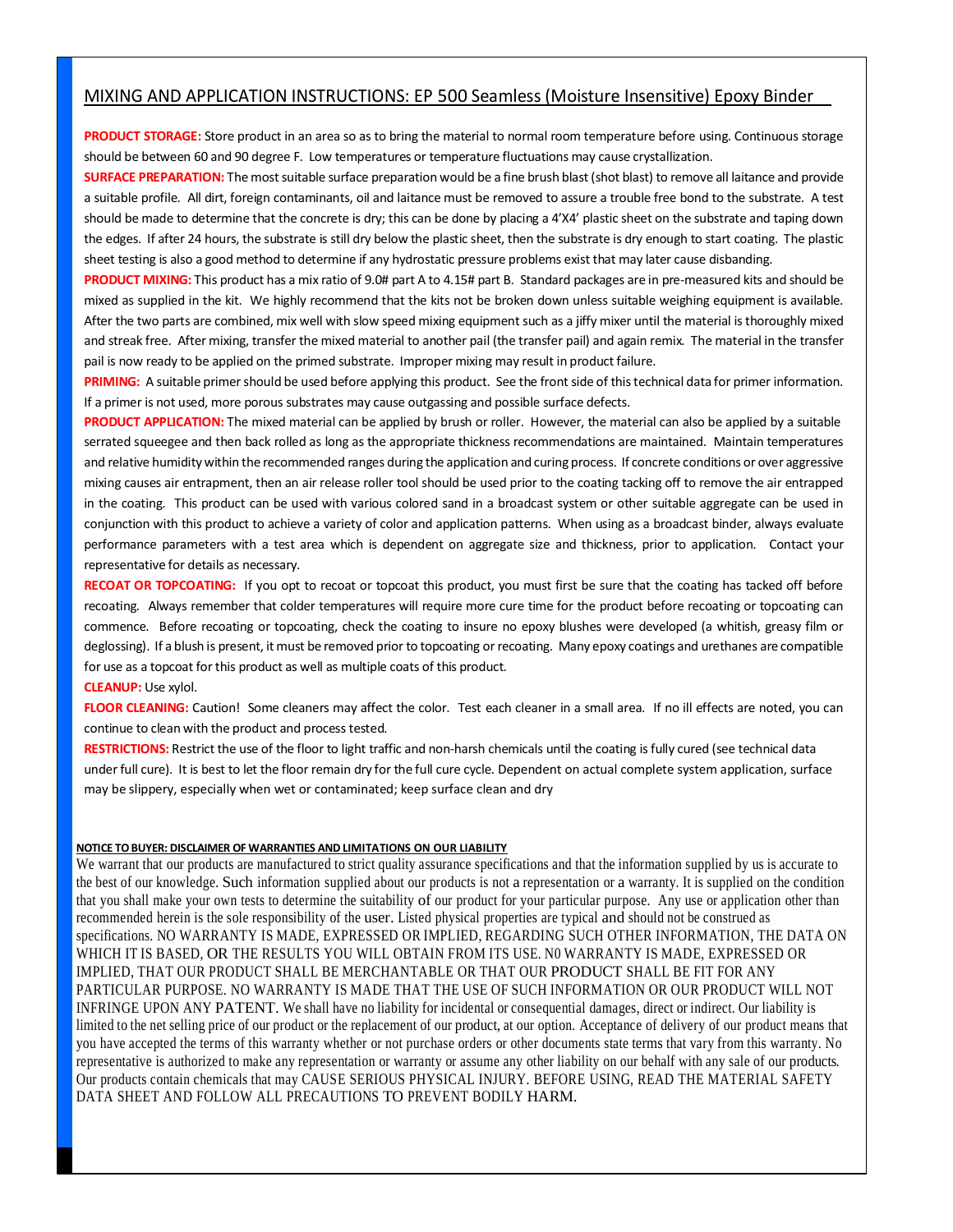#### **SECTION 1: PRODUCT AND COMPANY IDENTIFICATION**

**PRODUCT NAME: Metallics Water-Based Epoxy PRIMER Part A PRODUCT CODES: 500 PA**

**MANUFACTURER: Epoxy Pro Coat STREET ADDRESS: 1406 Mackinaw Ave. CITY, STATE, ZIP: Cheboygan, MI 49721 INFORMATION CONTACT: John R. Davis TOLL FREE: 877.703.7699 EMAIL: [info@EpoxyPro.com](mailto:info@EpoxyPro.com) FAX: 888.581.0444**

**EMERGENCY PHONE: Chemtrec 800-424-9300 FAX: 732.494.1747**

**DATE REVISED: 3/09/2017**

**Chemical Name or Class: Amine mixture SECTION 2: HAZARDS IDENTIFICATION**

#### **Hazard Overview**

GHS Classification: Skin corrosion/irritation category 2, Serious eye irritation category 1, Specific target organ toxicity - single **exposure category 3 Acute hazard to aquatic environment category 3 GHS Label Elements and Precautionary Statements:** 

**Label Elements**: Corrosion, Exclamation Mark



**Hazard Statements:** Warning: Causes skin irritation Danger: Causes serious eye damage Warning: May cause drowsiness or dizziness Harmful to aquatic life Precautionary statements: P102 Keep out of reach of children. P103 Read label before use P264 Wash hands thoroughly after handling. P280 Wear protective gloves/protective clothing/eye protection/face protection. P261 Avoid breathing dust/fume/gas/mist/vapours/spray P271 Use only outdoors or in a well-ventilated area. Response: P302 + P352 IF ON SKIN: wash with plenty of soap and water. P333 + P313 IF SKIN irritation or rash occurs: Get medical advice/attention. P362 + P364 take off contaminated clothing and wash it before reuse P305 + P351 + P338 If in eyes: Rinse cautiously with water for several minutes. Remove contact lenses, if present and easy to do. Continue rinsing. P310 If in eyes, immediately call a POISON CENTER or doctor/physician. P304 + P340 IF INHALED: Remove victim to fresh air and Keep at rest in a position comfortable for breathing. P312 Call a POISON CENTER or doctor/physician if you feel unwell. Storage: P405 Store locked up. P403 + P233 Store in a well-ventilated place. Keep container tightly closed. Disposal: P501 Dispose of contents/container to a waste disposal facility in accordance with local, state, federal or international laws

Other Non-classifiable potential hazards Carcinogen category 1 and 2

**HMIS HAZARD CLASSIFICATION**

**HEACTIVITY: 0 PERSONAL PROTECIVE EQUIPMENT: G** 

#### **POTENTIAL HEALTH EFFECTS EYES: THIS MATERIAL CAN CAUSE EYE IRRITATION OR REDNESS. HIGH VAPOR CONCENTRATIONS CAN CAUSE SEVERE IRRITATION TO THE EYES.**

**SKIN: IRRITATION TO THE SKIN CAN OCCUR BUT DERMAL TOXICITY IS LOW.** 

**INGESTION: INGESTION OF MATERIAL CAN CAUSE NAUSEA OR OTHER SIMILAR RESPONSES.**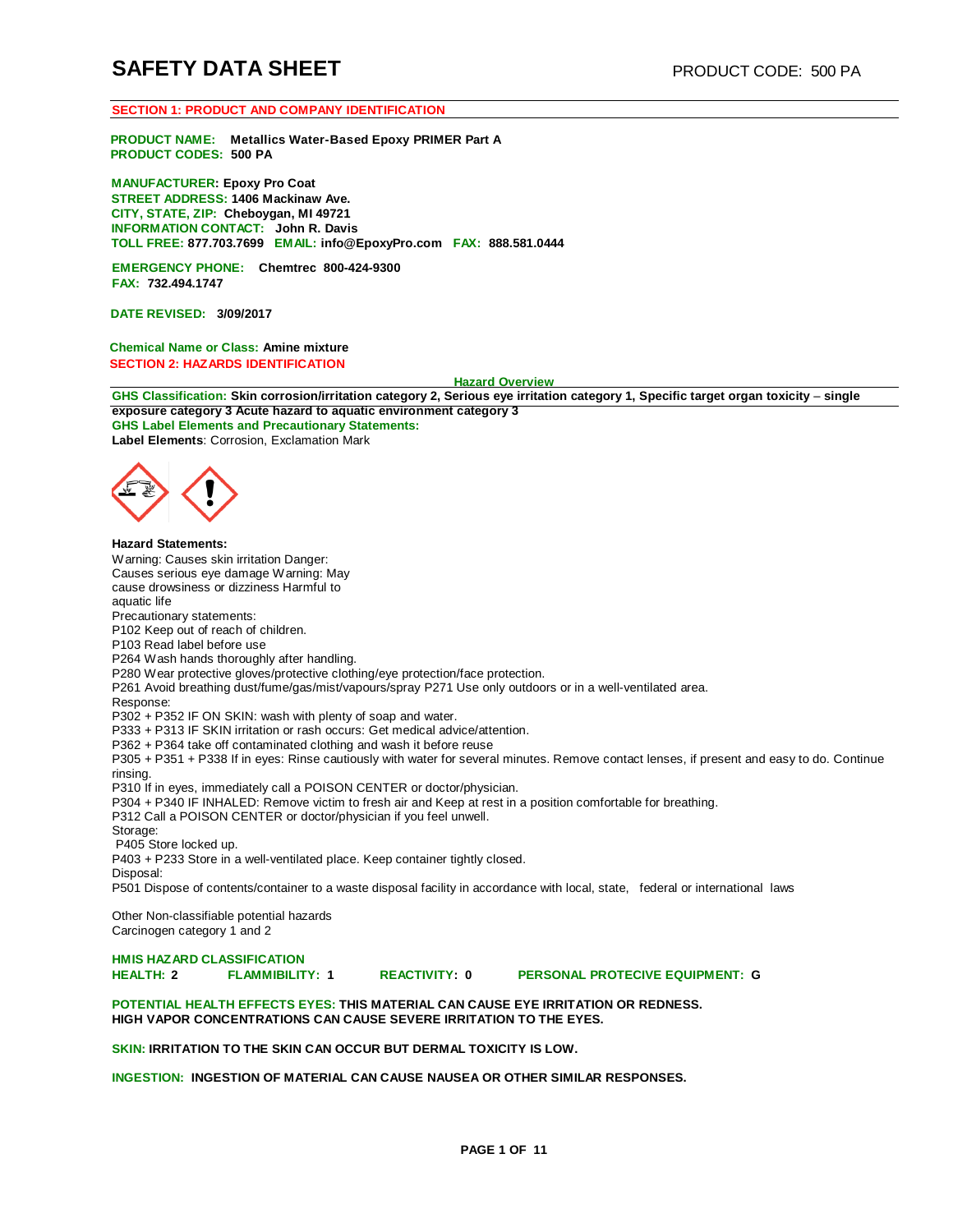# **SAFETY DATA SHEET** PRODUCT CODE: 500 PA

#### **INHALATION:**

**HIGH CONCENTRATIONS OF VAPOR CAN CAUSE IRRITATION TO THE RESPIRATORY TRACT, NAUSEA, AND DIZZINESS. HEALTH HAZARDS (ACUTE AND CHRONIC): PROLONGED OR REPEATED EXPOSURE MAY CAUSE ASTHMA AND SKIN SENSITIZATION OR OTHER ALLERGIC RESPONSES. MEDICAL CONDITIONS GENERALLY AGGRAVATED BY EXPOSURE: RESPIRATORY CONDITIONS OR OTHER ALLERGIC AILMENTS CARCINOGENICITY OSHA: NO NTP: yes IARC: yes**

### **ADDITIONAL CARCINOGENICITY INFORMATION:**

**Some colors may contain carbon black - Explanation Of Carcinogenicity: IARC MONOGRAPHS ON EVALUATION OF CARCINOGENIC RISK OF CHEMICALS TO MAN, VOL 65, PG 149, 1996: GROUP 2B. IARC has determined that crystalline silica inhaled in the form of quartz is carcinogenic to humans (Group 1- carcinogenic to humans). The NTP classifies respirable crystalline silica as reasonably anticipated to be a carcinogen. Titanium Dioxide is listed by IARC as possibly carcinogenic to humans (group 2B). Component Acetic Acid**: Chronic effects on humans – Mutagenetic for mammalian somatic cells. Mutagenic for bacteria and yeast. **Component CAS# 107-98-2**: Has been reported to be toxic to fetus in laboratory animals.**Component CAS# 8052-41-3:**  Epidemiology: Studies involving petroleum refinery workers indicate that persons with routine exposure to petroleum based constituents may be at an increased risk to the development of benign neoplasms, digestive tract cancer and skin cancer.

#### **SECTION 3: COMPOSITION/INFORMATION ON INGREDIENTS**

| <b>INGREDIENT</b>                                                                                           |                          | CAS NO.                   | <b>OSHA PEL</b> | ACGIH TLV            | <b>OSHA STEL</b>     | <b>WEIGHT %</b> |
|-------------------------------------------------------------------------------------------------------------|--------------------------|---------------------------|-----------------|----------------------|----------------------|-----------------|
| 1,2 ETHANE DIAMINE, N-(2-AMINO ETHYL)                                                                       |                          | 111-40-0                  | 1 ppm           | 1 ppm                | <b>NONE</b>          | < 1.0           |
| <b>TETRAETHYLENE PENTAMINE</b>                                                                              |                          | 112-57-2                  | <b>NONE</b>     | <b>NONE</b>          | <b>NONE</b>          | 1.0             |
| <b>ETHYLENEDIAMINE</b>                                                                                      |                          | 107-15-3                  | 10 ppm          | 10 ppm               | 10 ppm               | 1.0             |
| PENTAETHYLENE HEXAMINE                                                                                      |                          | 4067-16-7                 | <b>NONE</b>     | <b>NONE</b>          | <b>NONE</b>          | < 1.0           |
| Polymer of polymerized linseed oil, petaethylene hexamine, DGEBA-epichlorohydrin copoly, form, DETA and PGE |                          | <b>CAS# not available</b> | <b>NONE</b>     | <b>NONE</b>          |                      | 10-30           |
|                                                                                                             |                          |                           |                 |                      | <b>NONE</b>          |                 |
| <b>WATER</b>                                                                                                |                          | 7732-18-5                 | <b>NONE</b>     | <b>NONE</b>          | <b>NONE</b>          | 30-60           |
| PROPYLENE GLYCOL MONOMETHYL ETHER 107-98-2                                                                  |                          |                           | $100$ ppm       | $100$ ppm            | $150$ ppm            | 10-30           |
| <b>GLACIAL ACITIC ACID</b>                                                                                  |                          | 64-19-7                   | 10 ppm          | 10 ppm               | 15 ppm               | $0.1 - 1$       |
| <b>STODDARD SOLVENT</b>                                                                                     |                          | 8052-41-3                 | 100ppm          | $100$ ppm            | <b>NONE</b>          | $0.1 - 1$       |
| 2-ETHYL-1-HEXANOL                                                                                           |                          | 104-76-7                  | <b>NONE</b>     | <b>NONE</b>          | NONE                 | $0.1 - 1$       |
| *GLYCOL ETHER 2-BUTOXYETHANOL                                                                               |                          | 111-76-2                  | 25 ppm          | 25 ppm               | <b>NONE</b>          | $0.1 - 1$       |
| <b>PROPIETARY ADDITIVE-</b>                                                                                 | <b>NJTSRN 80963-5170</b> |                           | <b>NONE</b>     | <b>NONE</b>          | <b>NONE</b>          | $0.1 - 1$       |
| Mica                                                                                                        |                          | 12001-26-2                | 20mppcf         | 3mg/m3               | <b>NONE</b>          | $1 - 5$         |
| Triethanolamine                                                                                             |                          | 102-71-6                  | <b>NONE</b>     | 5mg/m3               | <b>NONE</b>          | $0.1 - 1$       |
| Colors may contain the following @ 10-30%:                                                                  |                          |                           |                 |                      |                      |                 |
| *ETHYLENE GLYCOL                                                                                            |                          | 107-21-1                  | 50PPM           | 50PPM                | 50PPM                | $0.1 - 1$       |
| Aqueous colorant additive                                                                                   | NJTSRN 56705700001-5043P |                           | <b>NONE</b>     | <b>NONE</b>          | <b>NONE</b>          |                 |
| Aqueous colorant additive                                                                                   | NJTSRN 56705700001-5032P |                           | <b>NONE</b>     | <b>NONE</b>          | <b>NONE</b>          |                 |
| <b>Aqueous colorant additive</b>                                                                            | NJTSRN 56705700001-5756P |                           | <b>NONE</b>     | <b>NONE</b>          | <b>NONE</b>          |                 |
| Aqueous colorant additive                                                                                   | NJTSRN 56705700001-5024P |                           | <b>NONE</b>     | <b>NONE</b>          | <b>NONE</b>          |                 |
| <b>Aqueous colorant additive</b>                                                                            | NJTSRN 56705700001-5023P |                           | <b>NONE</b>     | <b>NONE</b>          | <b>NONE</b>          |                 |
| Aqueous colorant additive                                                                                   | NJTSRN 56705700001-5727P |                           | <b>NONE</b>     | <b>NONE</b>          | <b>NONE</b>          |                 |
| Aqueous colorant additive                                                                                   | NJTSRN 56705700001-5749P |                           | <b>NONE</b>     | <b>NONE</b>          | <b>NONE</b>          |                 |
| <b>Aqueous colorant additive</b>                                                                            | NJTSRN 56705700001-5579P |                           | <b>NONE</b>     | <b>NONE</b>          | <b>NONE</b>          |                 |
| <b>Diethylene Glycol</b>                                                                                    |                          | 111-46-6                  | $10$ mg/m $3$   | 10mg/m3              | <b>NONE</b>          | $0.1 - 1$       |
| Talc                                                                                                        |                          | 14807-96-6                | $20$ mg/m $3$   | $20$ mg/m $3$        | 20mg/m3              | $0.1 - 1$       |
| *crystalline silica (as a component of talc)                                                                |                          | 14808-60-7                | $0.05$ mg/m $3$ | $0.025$ mg/m3        | $0.05$ mg/m3         | $0.1 - 1$       |
| <b>Chlorite</b>                                                                                             |                          | 71949-90-1                | <b>NONE</b>     | <b>NONE</b>          | <b>NONE</b>          |                 |
| *Chromium III oxide (green may contain up to 5%)                                                            |                          |                           |                 |                      |                      |                 |
|                                                                                                             |                          | 1308-38-8                 | $0.5$ mg/m3     | $0.5$ mg/m3          | <b>NONE</b>          | $0.1 - 1$       |
| Propylene g;ycol                                                                                            |                          | 57-55-6                   | <b>NONE</b>     | <b>NONE</b>          | <b>NONE</b>          |                 |
| <b>Aqueous colorant additive</b>                                                                            | NJTSRN 56705700001-6584P |                           | <b>NONE</b>     | <b>NONE</b>          | <b>NONE</b>          |                 |
| Aqueous colorant additive                                                                                   | NJTSRN 56705700001-5030P |                           | <b>NONE</b>     | <b>NONE</b>          | <b>NONE</b>          |                 |
| Iron oxide                                                                                                  |                          | 1332-37-2                 | 5mg/m3          | 15mg/m3              | <b>NONE</b>          |                 |
| <b>Petroleum distillates</b>                                                                                |                          | 64741-88-4                | 400ppm          | 400ppm               | 10 <sub>m</sub> q/m3 |                 |
| <b>Petroleum distillates</b>                                                                                |                          | 64741-89-5                | 5mg/m3          | 5mg/m3               | $10$ mg/m $3$        |                 |
| <b>C.I. Pigment Yellow</b>                                                                                  |                          | 51274-00-1                | <b>NONE</b>     | <b>NONE</b>          | <b>NONE</b>          |                 |
| Iron hydroxide oxide                                                                                        |                          | 20344-49-4                | <b>NONE</b>     | <b>NONE</b>          | <b>NONE</b>          |                 |
| Aqueous colorant additive                                                                                   | NJTSRN 56705700001-5747P |                           | <b>NONE</b>     | <b>NONE</b>          | <b>NONE</b>          |                 |
| isopropanol                                                                                                 |                          | 67-63-0                   | 400ppm          | 400ppm               | 500ppm               |                 |
| <b>Barium Sulfate</b>                                                                                       |                          | 7727-43-7                 | 5mg/m3          | 10 <sub>m</sub> q/m3 | <b>NONE</b>          |                 |
| <b>Tributyl Phosphate</b>                                                                                   |                          | 126-73-8                  | 5mg/m3          | 2.5mg/3              | <b>NONE</b>          |                 |
| Aqueous colorant additive                                                                                   | NJTSRN 56705700001-5704P |                           | <b>NONE</b>     | <b>NONE</b>          | <b>NONE</b>          |                 |
|                                                                                                             |                          |                           |                 |                      |                      |                 |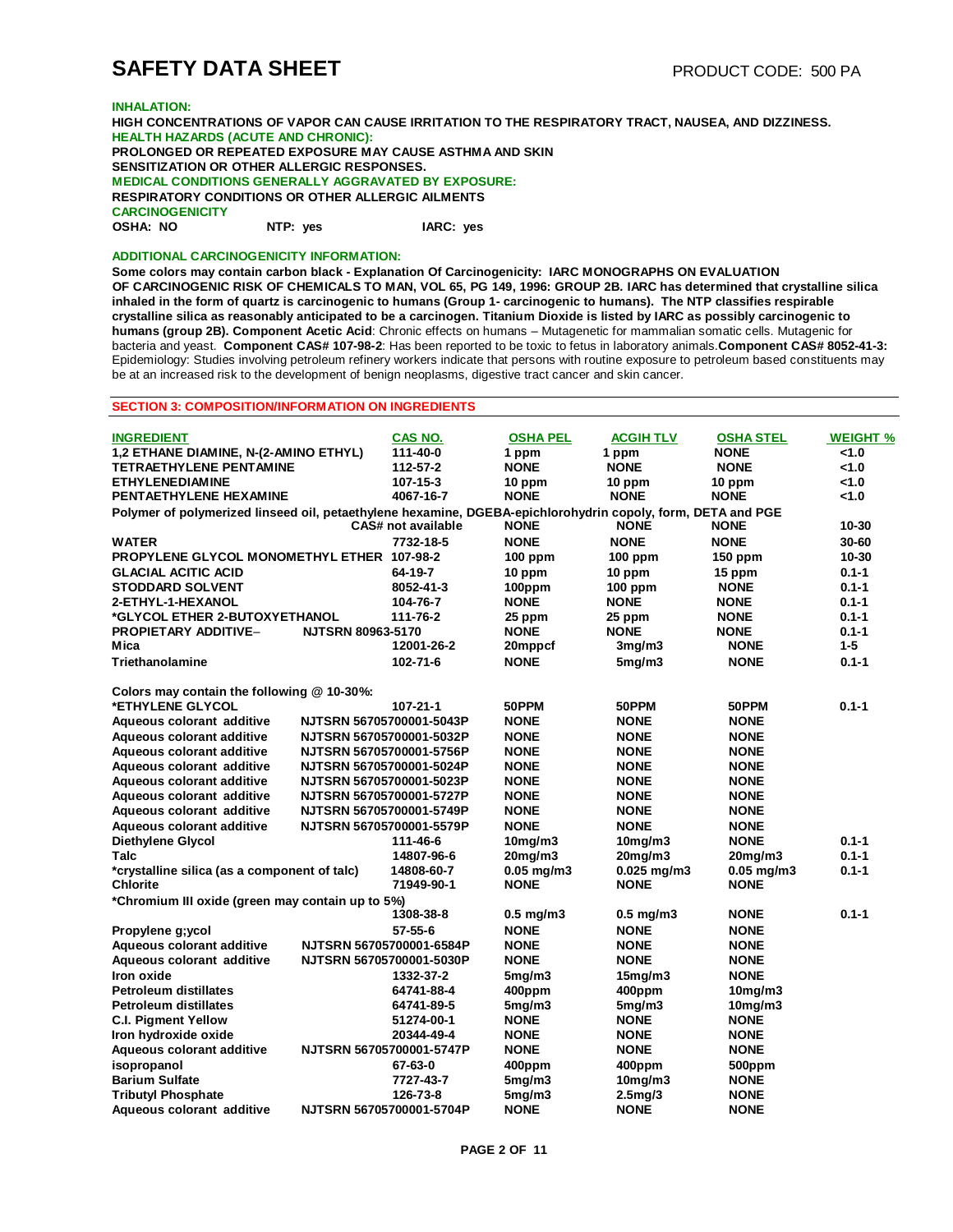| Aqueous colorant additive | NJTSRN 56705700001-5071P | <b>NONE</b>          | <b>NONE</b>   | <b>NONE</b> |           |
|---------------------------|--------------------------|----------------------|---------------|-------------|-----------|
| Aqueous colorant additive | NJTSRN 56705700001-5756P | <b>NONE</b>          | <b>NONE</b>   | <b>NONE</b> |           |
| <b>Chlorite</b>           | 71949-90-1               | <b>NONE</b>          | <b>NONE</b>   | <b>NONE</b> |           |
| Aqueous colorant additive | NJTSRN 56705700001-6031P | <b>NONE</b>          | <b>NONE</b>   | <b>NONE</b> |           |
| Aqueous colorant additive | NJTSRN 56705700001-6861P | <b>NONE</b>          | <b>NONE</b>   | <b>NONE</b> |           |
| Aqueous colorant additive | NJTSRN 56705700001-6584P | <b>NONE</b>          | <b>NONE</b>   | <b>NONE</b> |           |
| *CARBON                   | 1333-86-4                | 3.5PPM               | 3.4PPM        | <b>NONE</b> | $0.1 - 1$ |
| Kaolin                    | 1332-58-7                | 15 <sub>mq</sub> /m3 | 2mg/m3        | <b>NONE</b> |           |
| <b>Titanium Dioxide</b>   | 13463-67-7               | 10 <sub>mg</sub> /m3 | $10$ mg/m $3$ | 5mg/m3      |           |

SECTION 2 NOTES: \*Indicates toxic chemical(s) subject to reporting requirements of section 313 of Title III and of 40 CFR 372. **PROPYLENE GLYCOL MONOMETHYL ETHER CAS #107-98-2 (ACGIH) STEL= 150 PPM. FOLLOW 311B (2) (A) 40 CRF 116, 117, GUIDELINES. FOLLOW TSCA 8 (A) 40 CFR 712, 47 FR 26992 GUIDELINES** 

**Note:** Ingredients listed without percentages, the percentages are considered a trade secret.

#### **SECTION 4: FIRST AID MEASURES**

#### **EYES:**

**IMMEDIATELY FLUSH WITH LARGE AMOUNTS OF WATER FOR AT LEAST 15 MINUTES WHILE LIFTING UPPER AND LOWER LIDS. GET IMMEDIATE MEDICAL ASSISTANCE. SKIN: FLUSH SKIN WITH WATER FOR AT LEAST 15 MINUTES AND REMOVE ALL CONTAMINATED CLOTHING IMMEDIATELY. GET MEDICAL ATTENTION IF REDDENING OR SWELLING OCCURS. INGESTION: DO NOT INDUCE VOMITING. DILUTE BY GIVING WATER OR MILK TO DRINK IF VICTIM IS CONSCIOUS. GET MEDICAL ATTENTION IMMEDIATELY.**

# **INHALATION:**

**REMOVE TO FRESH AIR IF EFFECTS PERSIST AND ADMINISTER OXYGEN IF NECESSARY.**

#### **SECTION 5: FIRE-FIGHTING MEASURES**

**FLAMMABLE LIMITS IN AIR, UPPER: N/A (% by volume) LOWER: N/A FLASH POINT: 200 +F METHOD USED: SETA FLASH EXTINGUISHING MEDIA: FOAM, ALCOHOL FOAM, CO2, WATER FOG SPECIAL FIRE FIGHTING PROCEDURES: TOXIC FUMES WILL BE EVOLVED WHEN THIS MATERIAL IS INVOLVED IN A FIRE. A SELF-CONTAINED BREATHING APPARATUS SHOULD BE AVAILABLE FOR FIRE FIGHTERS. COOL FIRE EXPOSED CONTAINERS WITH WATER. UNUSUAL FIRE AND EXPLOSION HAZARDS: NONE KNOWN**

#### **SECTION 6: RELEASE MEASURES**

#### **STEPS TO BE TAKEN IN CASE MATERIAL IS RELEASED OR SPILLED: AVOID CONTACT WITH MATERIAL. WEAR THE APPROPRIATE SAFETY EQUIPMENT. STOP SPILL AT SOURCE, DYKE AREA TO PREVENT SPREADING. PUMP LIQUID TO SALVAGE TANK. TAKE UP REMAINDER WITH CLAY OR OTHER ABSORBANT AND PLACE IN DISPOSAL CONTAINERS.**

#### **SECTION 7: HANDLING AND STORAGE**

#### **PRECAUTIONS TO BE TAKEN IN HANDLING AND STORAGE:**

**AVOID ALL SKIN CONTACT. AVOID BREATHING VAPORS. RESEAL PARTIALLY USED CONTAINERS. PROPERLY LABEL ALL CONTAINERS. WASH WITH SOAP AND WATER BEFORE EATING, DRINKING, SMOKING OR USING TOILET FACILITIES. OBSERVE CONDITIONS OF GOOD INDUSTRIAL HYGIENE AND SAFE WORKING PRACTICES. OTHER PRECAUTIONS:**

**MIXED MATERIALS CONTAIN THE HAZARDS OF ALL THE COMPONENTS, THEREFORE, READ THE MSDS OF ALL COMPONENTS TO BECOME FAMILIAR WITH ALL HAZARDS PRIOR TO USING THIS PRODUCT.**

**SECTION 8: EXPOSURE CONTROLS/PERSONAL PROTECTION**

### **RESPIRATORY PROTECTION:**

**NIOSH APPROVED RESPIRATOR PROTECTION REQUIRED IN THE ABSENCE OF PROPER ENVIRONMENTAL CONTROLS. VENTILATION :**

**AVOID BREATHING VAPORS, VENTILATION MUST BE SUFFICIENT TO CONTROL VAPORS.**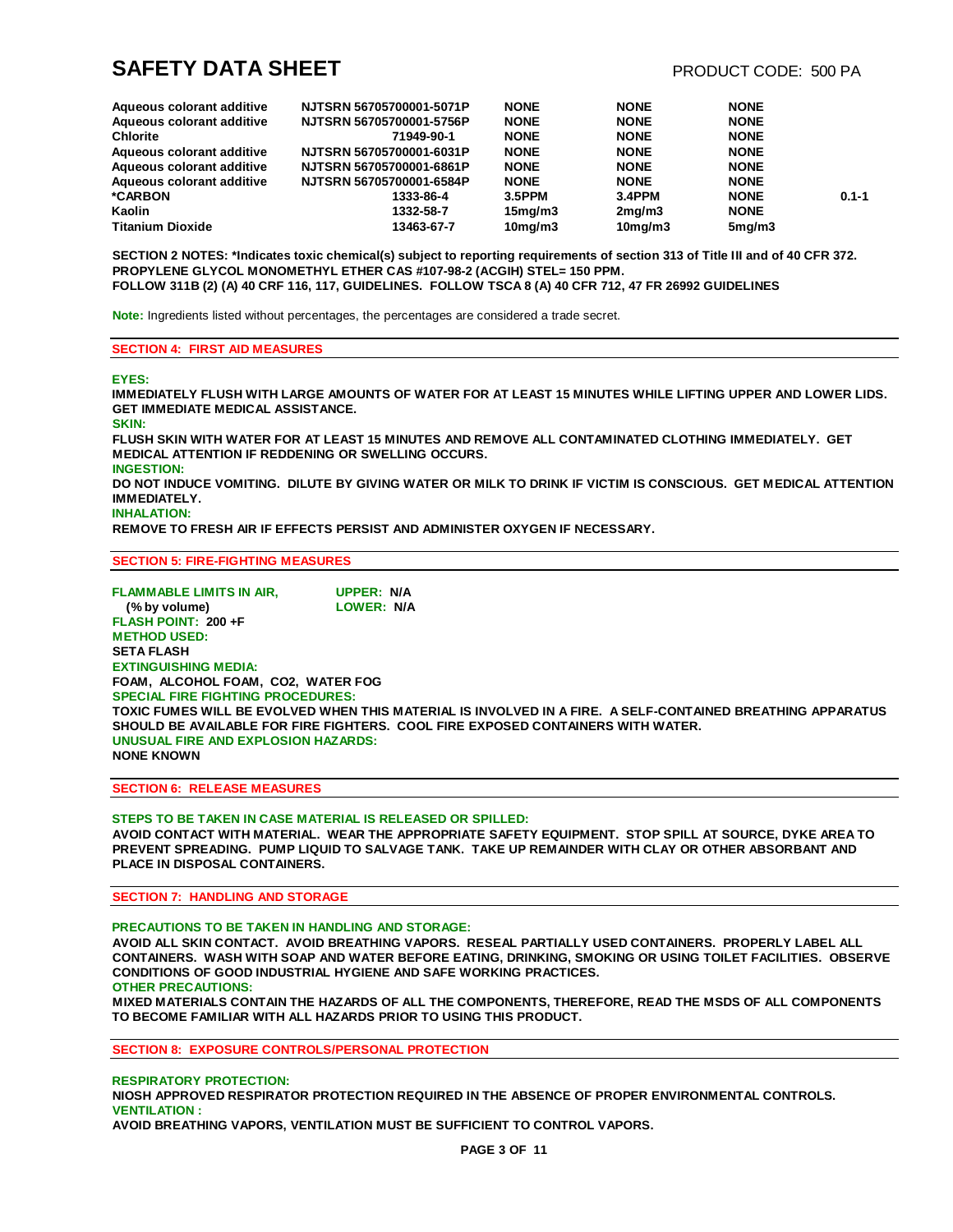**PROTECTIVE GLOVES: IMPERVIOUS GLOVES, NEOPRENE OR RUBBER. EYE PROTECTION: SPLASH PROOF GOGGLES OR SAFETY GLASSES WITH SIDE SHIELDS. OTHER PROTECTIVE CLOTHING OR EQUIPMENT: CLEAN BODY COVERING CLOTHING AS WELL AS APRON FOOTWEAR OR OTHER EQUIPMENT SHOULD BE USED AS DEEMED NECESSARY TO AVOID CONTACT WITH THE MATERIAL. WORK HYGIENIC PRACTICES: OBSERVE GENERAL GOOD HYGIENIC PRACTICES.**

**SEE SECTION THREE FOR OCCPATIONAL EXPOSURE LIMIT VALUES.** 

#### **SECTION 9: PHYSICAL AND CHEMICAL PROPERTIES**

**APPEARANCE AND ODOR: LOW VISCOSITY LIQUID IN VARYING COLORS BOILING POINT OR RANGE <sup>0</sup> F: 212 VAPOR DENSITY (AIR = 1): N/A SPECIFIC GRAVITY (H2O = 1): 1.2 EVAPORATION RATE: N/A SOLUBILITY IN WATER: EMULSIFIABLE**

**Odor Threshhold: N/A pH: N/A Melting point/freezing point: N/A Vapor Pressure: N/A Auto Ignition Temperature: N/A Partition Coefficient: n-octanol/water: N/A Decomposition Temperature: N/A**

#### **SECTION 10: STABILITY AND REACTIVITY**

**STABILITY: STABLE CONDITIONS TO AVOID (STABILITY): AVOID CONTACT WITH OPEN FLAMES AND ALL SOURCES OF IGNITIONS AND SPARKS. INCOMPATIBILITY (MATERIAL TO AVOID): AVOID CONTACT WITH STRONG OXIDIZING AGENTS, MINERAL ACIDS AND EPOXY RESINS IN UNCONTROLLED AMOUNTS. HAZARDOUS DECOMPOSITION OR BY-PRODUCTS: CO, CO2, NOX HAZARDOUS POLYMERIZATION: WILL NOT OCCUR**

**SECTION 11: TOXICOLOGICAL INFORMATION**

**No data for the product itself.** 

### **Component data:**

**Component CAS# 111-40-0**: inhalation: LC50 (4hr) <0.3 mg/l (rat); Skin: LD50 >5000 mg/kg( rabbit) Ingestion: LD50 2960 mg/kg (rat). Severe Eye irritation, Moderate skin irritation, May cause sensitization by skin contact.

**Component Acetic Acid**: Absorbed through the skin. Estimated 4 hr exposure Oral LD50 3310 mg/kg (rat), Estimated Dermal LD50 1060 mg/kg (rabbit), Vapor LC50 5620 mouse).Chronic effects on humans – Mutagenetic for mammalian somatic cells. Mutagenic for bacteria and yeast. May cause damage to kidneys, mucous membranes, skin, teeth. Corrosive by inhalation or skin contact, corrosive to eyes. **Component CAS# 107-98-2**: Ingestion LD50 rat 4016 mg/kg, Dermal LD50 rabbit >2000 mg/kg, Inhalation LC50 6 hr Vapor, rat >25.8 mg/l. May cause eye or skin irritation. May effect Kidney or liver. Has been reported to be toxic to fetus in laboratory animals.

**Component CAS# 8052-41-3:** Draize test (rabbit) eye: 500 mg/24hr – Moderate. Epidemiology: Studies involving petroleum refinery workers indicate that persons with routine exposure to petroleum based constituents may be at an increased risk to the development of benign neoplasms, digestive tract cancer and skin cancer.

**Component Silicon dioxide**: Inhalation and retention of respirable crystalline silica can cause silicosis in several forms, chronic, accelerated or acute. Acute silicosis can occur with exposures to high concentrations of respirable crystalline silica over a very short time period, the symptoms of acute silicosis include progressive shortness of breath, fever, cough, and weight loss. Acute silicosis can be fatal. IARC concluded that there was sufficient evidence in humans for the carcinogenicity of crystalline silica in the form of quartz (Group 1). Exposure to respirable crystalline silica can also be associated with autoimmune disease, tuberculosis, kidney damage, non-malignant respiratory disease. For further information, thr NIOSH Hazard Review- Occupational Effects of Occupational Exposure to Respirable Crystalline Silica published in April of 2002 should be reviewed.

**Component Ethylene Glycol CAS# 107-21-1:** The human oral lethal dose is approximately 1.6 g/kg. Ethylene glycol may aggravate existing kidnet disease or cause snsitization LD50 oral (rat) – 4000 mg/kg.

Component C.I. Pigment yellow CAS# 51274-00-1: LD50 Oral (rat) >5000 mg/kg. LD50 Dermal (rabbit) = 10500 mg/kg. Ethylene glycol has been shown to cause dose related teratogenic effects in rats and mice when given by gavage at high concentrations.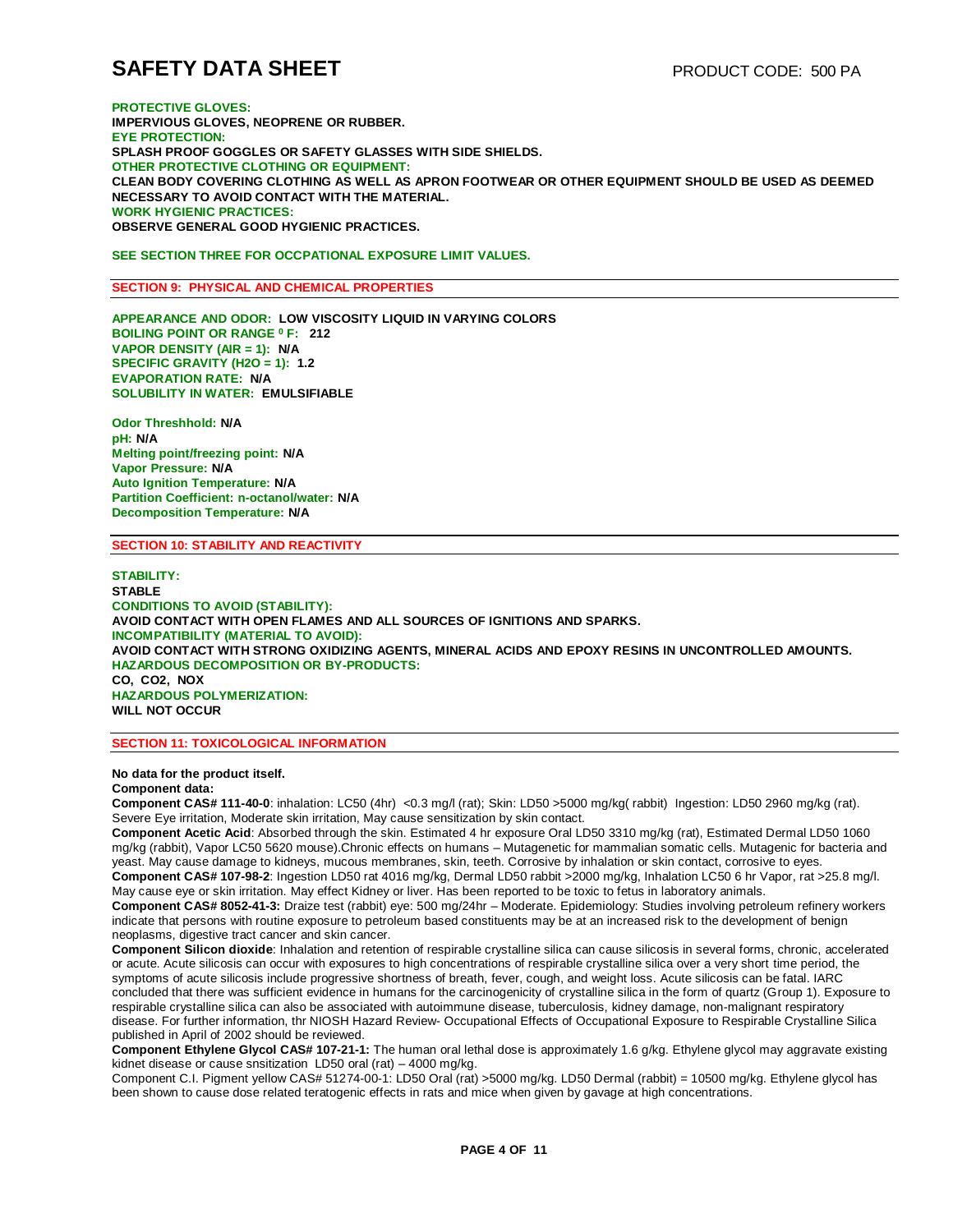**Component talc CAS# 14807-96-6:** Carcinogenic effects – this component may contain crystalline silica dust can cause silicosis, a form of progressive pulmonary fibrosis. Inhalable crystalline silica is listed by IARC as a group I carcinogen (lung) based on sufficient evidence in occupationally exposed humans and sufficient evidence in animals. Crystalline Silica is also listed by the NTP as a known human carcinogen **Component diethylene Glycol CAS# 111-46-6:** Estimated human oral lethal dose is 1.0 to 1.2 g/kg. LD50 Oral (rat) = 20760 mg/kg. LD50 Dermal (rabbit) = 13300 mg/kg. dirthylene glycol vapors have caused central nervous system effects in mice and rats, but no such effects have been documented in humans.

**Component NJTSRN 56705700001-5043P:** LD50 oral (rat) = 3000 mg/kg. Acute dermal LD50 (rabbit) = 4400 mg/kg

**Component Chromium III oxide CAS# 1308-38-8:** LD50 Oral (rat) >5000 mg/kg.

**Component Propylene g;ycol CAS# 57-55-6:** LD50 oral (rat) >2000 mg/kg. Acute Dermal LD50 (rabbit) >10000 mg/kg

**Component NJTSRN 56705700001-6584P:** LD50 oral (rat) = 1300 mg/kg

**Component NJTSRN 56705700001-5024P:** LD50 Oral (rat) = 1900 mg/kg. Dermal LD50 (rat) = 1110 mg/kg.

**Component NJTSRN 56705700001-5023:** LD50 Oral (rat) = 1900 mg/kg. Dermal LD50 (rabbit) >10000 mg/kg

**Component NJTSRN 56705700001-5030P:** .No data

**Component Petroleum distillates CAS# 64741-88-4:** no data

**Component Petroleum distillates CAS# 64741-89-5:** no data

**Component NJTSRN 56705700001-5747:** LD50 Oral (rat) =.2000 mg/kg.

**Component NJTSRN 56705700001-5704:** .No data

**Component NJTSRN 56705700001-5071P:** .No data

**Component NJTSRN 56705700001-6031P:** .No data

**Component NJTSRN 56705700001-6861P:** LD50 Oral (rat) = 1836 mg/kg. moderate skin irritation.

**Component Titanium Dioxide**: Inhalation 4 h LC50 > 6.82 mg/l; Oral LD50 > 5000 mg/kg, rat; In February 2006, IARC listed titanium dioxide as possibly carcinogenic to humans Group 2B.

**Component Carbon**: IARC lists carbon as a possible human carcinogen Category 2B. LD50 – Intravenous, mouse = 440 mg/kg. Contains Proposition 65 Chemicals .Carbon: is listed on TSCA and DSL Canada

**Component CAS# 112-57-2:** Toxicological Data on Ingredients: Tetraethylenepentamine: ORAL (LD50): Acute: 3990 mg/kg [Rat]. DERMAL (LD50): Acute: 0.66 mg/kg [Rabbit]. Very hazardous in case of skin contact (irritant), of ingestion, . Hazardous in case of skin contact (corrosive, sensitizer, permeator), of eye contact (corrosive), of inhalation (lung corrosive).

**Component Triethanolamine CAS# 102-71-6:** LD50 Dermal (rat) = 2000 mg/kg. LD50 Oral (rabbit) >2000 mg/kg. LD50 Oral (rat) = 4190 mg/kg. Component may cause skin or eye irritation.

#### **SECTION 12: ECOLOGICAL INFORMATION**

**No data for the product itself.** 

#### **Component data:**

**Component Acetic Acid**: Ecotoxicity in water( LC50) 423 mg/l 24 hours [Fish (goldfish)] , 88 ppm 96 hours [Fish (fathead minnow)}, 75ppm 96 hours [Fish (bluegill sunfish] >100 ppm 96 hours [Daphnia]. BOD-5: 0.34-0.88 g/oxygen/g

**Component CAS@ 107-98-2**: Bioconcentration potential is low (BCF less than 100). Potential for mobility in soil is high (KOC between 0 and 50). Material is readily biodegradable and is practically non-toxic to aquatic organisms on an acute basis (LC50/EC50/EL50/LL50 >100mg/l in the most sensitive species tested.. LC50 fathead minnow 96 hr 20800 mg/l, LC50 water flea 48 hr lethally 23300 mg/l, EbC50 green algae biomass growth inhibition 7 d >1000 mg/l. Toxicity to microorganisms IC50 activated sludge > 1000 mg/l

**Component Silicon Dioxide**: There is no data that suggests that crystalline silica is toxic to birds, fish, invertebrates, microorganisms or plants.

**Component talc CAS# 14807-96-6:** There is no data that suggests that crystalline silica is toxic to birds, fish, invertebrates, microorganisms or plants.

**Component Titanium Dioxide**: Pimephales promelas (fathead minnow) < 1000 mg/l @ 96h LC50; Pseudokirchneriella subcapitate (green algae) 61 mg/l @ 72h EC50; Daphnia magna (water flea) > 1000 mg/l @ 48h EC50

**Component CAS# 112-57-2:** The products of degradation are less toxic than the product itself.

**Component Triethanolamine CAS# 102-71-6:** LC50/96hr/48hr/24hr = 450 – 1000 mg/l (bluegill/96hr); 11800 mg/l (fresh water fish/96hr); 1386 mg/l (daphnia Magna/24hr); 169mg/l (algae/96hr).

#### **SECTION 13: WASTE DISPOSAL**

# **WASTE DISPOSAL METHOD: DISPOSE OF THE MATERIAL IN A WASTE DISPOSAL SITE IN ACCORDANCE WITH LOCAL, STATE, AND FEDERAL LAWS.**

**SECTION 14: Transport Information**

**DOT:** Not Regulated

**IMO/IMDG:** Not Regulated

**SECTION 15: REGULATORY INFORMATION**

### **No data for the product itself.**

**Component data:**

**Component CAS# 4067-16-7, 112-57-2, 111-40-0, 107-15-3** on TSCS List, OSHA hazard class – Irritant. Regulatory List: On TSCA, on EINECS, DSL, AICS, ENCS, ECL, SEPA, PICCS.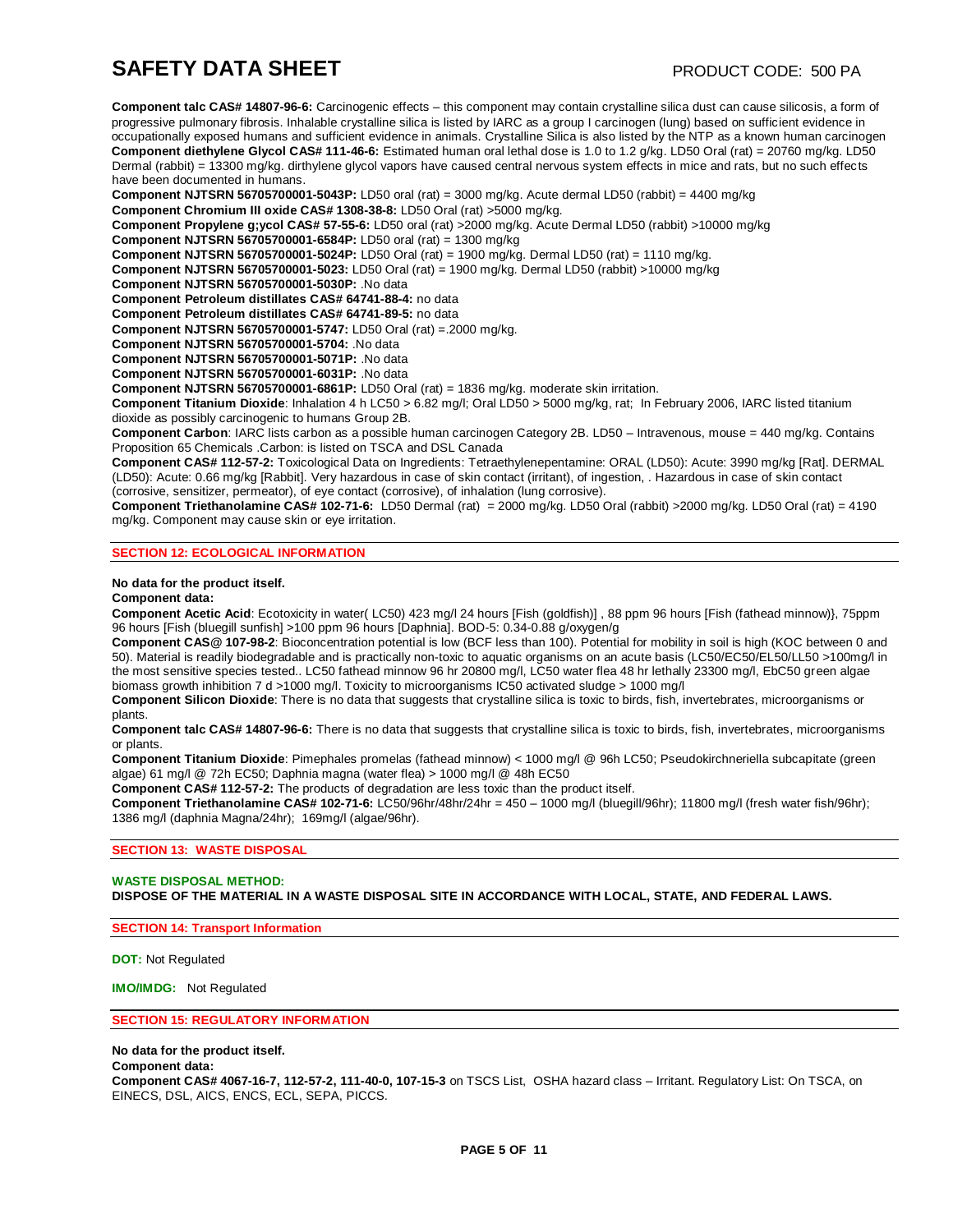**Component Acetic Acid:** On the Right to Know list for Rhode Island, Pennsylvania, Florida, Minnesota, Massachusetts, New Jersey, and California director's List of hazardous substances. Listed on TSCA. Listed on DSL Canada, European Inventory. EEC R-35 Causes severe burns.

**Component CAS# 107-98-2**; on the PA right to know list. Product is on the TSCA list and DSL Canada

**Component CAS# 111-76-2**: Section 313 toxic Chemical. Section 311 hazard category – Chronic fire, On TSCA list. May contain trace components of benzene, toluene, ethylbenzene and NJTSRN 800963-5170 and contains chemicals known to the state of California to cause cancer and birth defects. All components on the DSL Canada

**Component CAS# 8052-41-3:** Component is on the TSCA and Canada DSL lists. Component is on the Pennsylvania, California, New Jersey Massachusetts and Minnesota right to know lists.

**Component CAS# 12001-26-2**: On TSCA list. DSL Canada Listed and is considered an uncontrolled product. Although not on the California Proposition 65 list, it may contain ppm quantities of materials regulated under California's safe drinking water and toxic en forcement act of 1986. such as Crystalline Silica (Silicon Dioxide) is on the TSCA list. NTP list as a known human carcinogen, California proposition 65 list as a known carcinogen, Massachusetts Toxic Use Reduction Act list as toxic, Pennsylvania Worker and community right to know Act list as a hazardous substance.

**Component Crystalline Silica** (Silicon Dioxide) is on the Canada DSL – WHMIS Classification D2A Crystalline Silica is on the Australian Inventory of Chemicals Substances list, Japan Ministry of International Trade and Industry list, Korea Existing Chemicals Inventory with registry number 9212-5667 and the Philippines Inventory of Chemicals and Chemical Substances list.

**Component Ethylene Glycol CAS# 107-21-1:** This component is a listed as an air pollutant under the clean air act (112). This component is subject to reporting requirements of section 313 of title III of the superfund amendments and reauthorization act of 1986 and 40CFR part 372. This component is a CERCLA listed chemical. This Component is listed on the Canada DSL, TSCA, EINECS, AICS, TCCL, PICCS lists. **Component NJTSRN 56705700001-5043P:** This Component is listed on the Canada DSL, TSCA, EINECS, AICS, TCCL, PICCS lists. **Component NJTSRN 56705700001-5032P:** This Component is listed on the Canada DSL, TSCA, EINECS, AICS, TCCL, PICCS lists. **Component diethylene Glycol CAS# 111-46-6:** This Component is listed on the Canada DSL, TSCA, EINECS, AICS, lists.

**Component talc CAS# 14807-96-6 may contain** Crystalline Silica (Silicon Dioxide) which is on the TSCA list. NTP list as a known human carcinogen, California proposition 65 list as a known carcinogen, Massachusetts Toxic Use Reduction Act list as toxic, Pennsylvania Worker and community right to know Act list as a hazardous substance.

**Component Chlorite CAS# 71949-90-1:** This Component is listed on the Canada DSL, TSCA, EINECS, AICS, TCCL, PICCS lists. **Component NJTSRN 56705700001-5756P**: This Component is listed on the Canada DSL, TSCA, EINECS, AICS, TCCL, PICCS lists.

**Component NJTSRN 56705700001-6584P:** This Component is listed on the Canada DSL, TSCA, EINECS, AICS, TCCL, PICCS lists.

**Component NJTSRN 56705700001-5024P:** This Component is listed on the Canada DSL, TSCA, EINECS, AICS, lists.

**Component NJTSRN 56705700001-5023P:** This Component is listed on the Canada DSL, TSCA, EINECS, AICS, lists.

**Component NJTSRN 56705700001-5727P:** This Component is listed on the Canada DSL, TSCA, EINECS, AICS, lists.

**Component NJTSRN 56705700001-5749P:** This Component is listed on the Canada DSL, TSCA, EINECS, AICS, lists.

**Component NJTSRN 56705700001-5579P:** This Component is listed on the Canada DSL, TSCA, EINECS, AICS, lists.

**Component NJTSRN 56705700001-5030P:** This Component is listed on the Canada DSL, TSCA, lists.

**Compnent Iron Oxide CAS# 1332-37-2:** This Component is listed on the Canada DSL, TSCA, lists.

**Component Petroleum distillates CAS# 64741-88-4:** This Component is listed on the Canada DSL, TSCA, EINECS, AICS, lists. **Component Petroleum distillates CAS# 64741-89-5:** This Component is listed on the Canada DSL, TSCA, EINECS, AICS, lists.

**Iron hydroxide oxide CAS# 20344-49-4:** This Component is listed on the Canada DSL, TSCA, EINECS, AICS, lists.

**Component NJTSRN 56705700001-5747:** This Component is listed on the Canada DSL, TSCA, EINECS, AICS, TCCL, PICCS lists. **Component Tributyl phosphate CAS# 126-73-8:** This Component is listed on the Canada DSL, TSCA, EINECS, AICS, TCCL, PICCS lists. **Component Barium Sulfate CAS# 7727-43-7**: This Component is listed on the Canada DSL, TSCA, EINECS, AICS,

**Component isopropanol CAS# 67-63-0**: This component is on the TSCA and Canada DSL lists.

**Component NJTSRN 56705700001-5578P:** This Component is listed on the Canada DSL, TSCA, EINECS, AICS, TCCL, PICCS lists.

**Component NJTSRN 56705700001-5572P:** This Component is listed on the Canada DSL, TSCA, EINECS, AICS, TCCL, PICCS lists.

**Component NJTSRN 56705700001-5653P:** This Component is listed on the Canada DSL, TSCA, EINECS, AICS, TCCL, PICCS lists.

**Component NJTSRN 56705700001-5071P:** This Component is listed on the Canada DSL, TSCA, lists.

**Component NJTSRN 56705700001-5704P:** This Component is listed on the Canada DSL, TSCA, lists.

**Component NJTSRN 56705700001-5756P**: This Component is listed on the Canada DSL, TSCA, EINECS, AICS, TCCL, PICCS lists. **Component Chlorite CAS# 71949-90-1:** This Component is listed on the Canada DSL, TSCA, EINECS, AICS, TCCL, PICCS lists.

**Component NJTSRN 56705700001-6031P:** This Component is listed on the Canada DSL, TSCA, lists.

**Component NJTSRN 56705700001-6861P:** This Component is listed on the Canada DSL, TSCA, EINECS, AICS, TCCL, PICCS lists. **Component NJTSRN 56705700001-6584P:** This Component is listed on the Canada DSL, TSCA, EINECS, AICS, TCCL, PICCS lists. **Component Titanium Dioxide**: Contains Proposition 65 Chemicals, is on the PA Hazardous substance list, is on the NJ right to know Regulated chemical List. Titanium Dioxide is on inventory or in compliance with EINECS, TSCA, AICS, DSL, ENCS (JP), KECI (KR), PICCS (PH) and INV (CN.

**Component Kaolin CAS# 1332-58-7:** This Component is listed on the Canada DSL, TSCA, EINECS, AICS, TCCL, PICCS lists.

**Component CAS# 12001-26-2**: On TSCA list. DSL Canada Listed and is considered an uncontrolled product. Although not on the California Proposition 65 list, it may contain ppm quantities of materials regulated under California's safe drinking water and toxic en forcement act of 1986 such as Crystalline Silica (Silicon Dioxide) is on the TSCA list. NTP list as a known human carcinogen, California proposition 65 list as a known carcinogen, Massachusetts Toxic Use Reduction Act list as toxic, Pennsylvania Worker and community right to know Act list as a hazardous substance.

**Component CAS# 112-57-2**: is on Pennsylvania RTK:Massachusetts RTK: New Jersey: Harmful in contact with skin and if swallowed. Causes burns. May cause sensitization by skin contact.

**Component Triethanolamine CAS# 102-71-6:** Component is on the TSCA, Canada DSL, EINECS, ESCS, KECL, HSNO, NECSI, AICS and ENCS lists.

**SECTION 16: OTHER INFORMATION**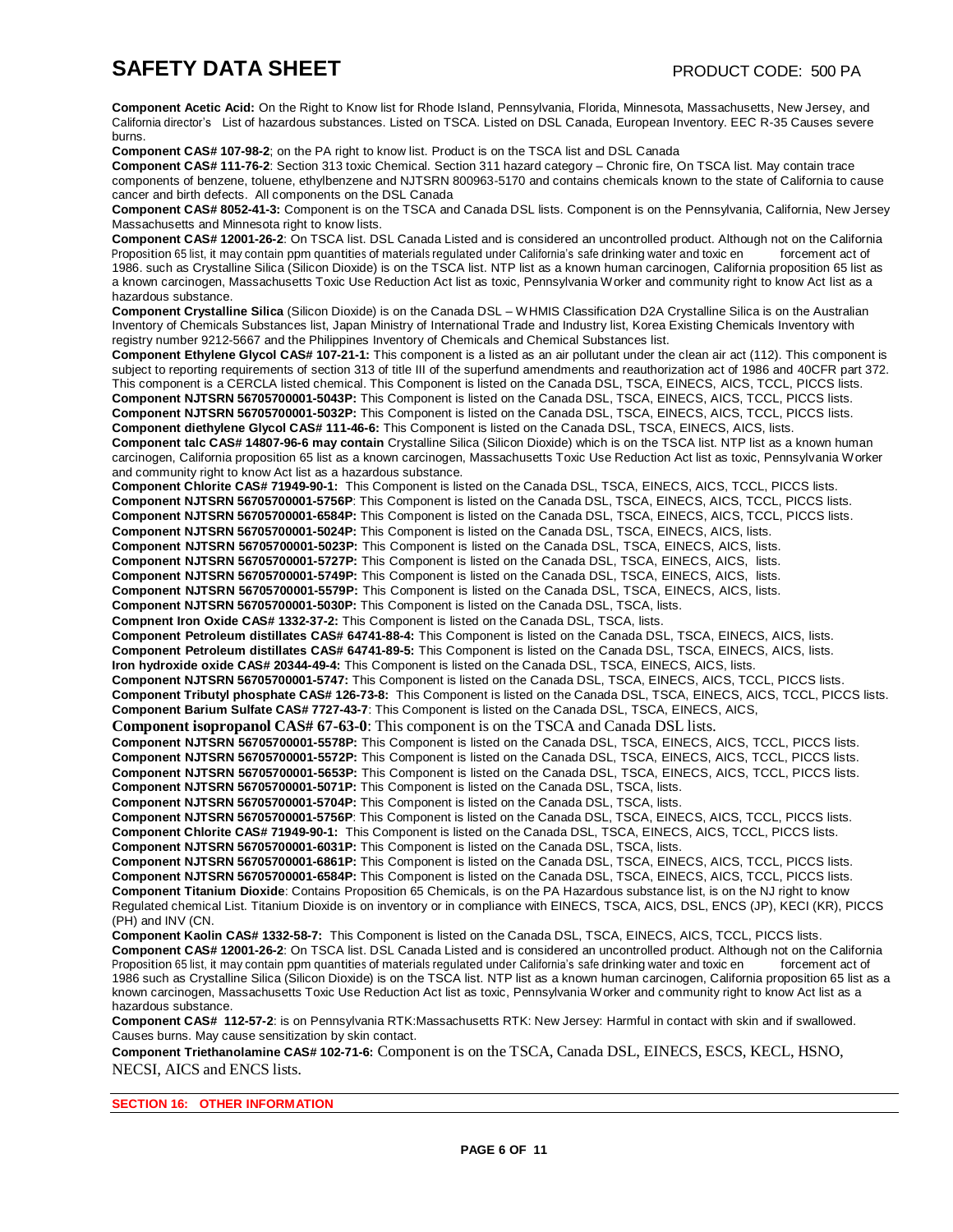# **SAFETY DATA SHEET** PRODUCT CODE: 500 PA

**DISCLAIMER: THE INFORMATION CONTAINED HEREIN IS BASED ON THE DATA AVAILABLE AND IS BELIEVED TO BE ACCURATE, HOWEVER, THE MANUFACTURER MAKES NO WARRANTY EXPRESSED OR IMPLIED REGARDING THE ACCURACY OF THIS DATA OR THE RESULTS OBTAINED FROM THE USE THEREOF. ACCORDINGLY, WE ASSUME NO RESPONSIBILITY FOR INJURY FROM THE USE OF THIS PRODUCT.**

**N/A = Not Available See Section 1 for date of preparation**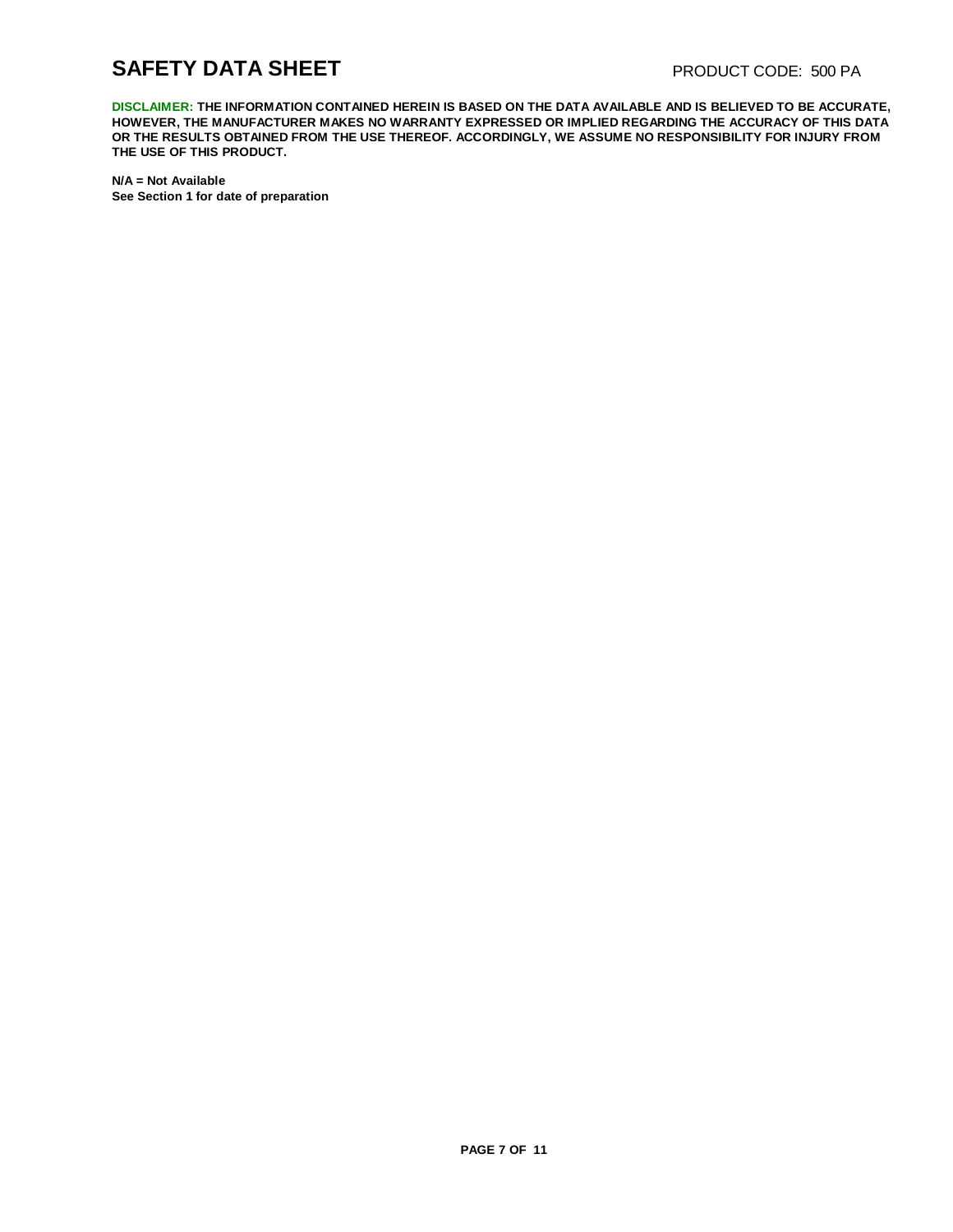#### **SECTION 1: PRODUCT AND COMPANY IDENTIFICATION**

**PRODUCT NAME: Metallics Water-Based Epoxy PRIMER Part B PRODUCT CODES: 500 PB**

**MANUFACTURER: Epoxy Pro Coat STREET ADDRESS: 1406 Mackinaw Ave. CITY, STATE, ZIP: Cheboygan, MI 49721 INFORMATION CONTACT: John R. Davis TOLL FREE: 877.703.7699 EMAIL: [info@EpoxyPro.com](mailto:info@EpoxyPro.com) FAX: 888.581.0444**

**EMERGENCY PHONE: Chemtrec 800-424-9300 FAX: 732.494.1747**

**DATE REVISED: 3/09/2017 Chemical Name or Class: Epoxy mixture**

**SECTION 2: HAZARDS IDENTIFICATION**

**Hazard Overview**

**GHS Classification:** Serious eye damage/Eye irritation category 2A, **Skin irritation category 2, skin sensitizer category 1, Long term hazards to aquatic environment Category 2 GHS Label Elements and Precautionary Statements: Label Elements**: Exclamation Mark, Aquatic Toxicity



**Hazard Statements:** Warning: Causes serious eye irritation. Warning: Causes skin irritation Warning: May cause an allergic skin reaction Toxic to aquatic life with long lasting effects Precautionary statements: P102 Keep out of reach of children. P103 Read label before use P264 Wash hands thoroughly after handling. P280 Wear protective gloves/protective clothing/eye protection/face protection. P261 Avoid breathing dust/fume/gas/mist/vapours/spray. P272 Contaminated work clothing should not be allowed out of the workplace. P273 Avoid release to the environment. Response P302 + P352 IF ON SKIN: wash with plenty of soap and water. P333 + P313 IF SKIN irritation or rash occurs: Get medical advice/attention. P362 + P364 take off contaminated clothing and wash it before reuse.

P305 + P351 + P338 If in eyes: Rinse cautiously with water for several minutes. Remove contact lenses, if present and easy to do. Continue rinsing.

P337 + P313 IF eye irritation persists: Get medical advice/attention.

P391 Collect spillage.

P501 Dispose of contents/container to a waste disposal facility in accordance with local, state, federal or international laws

**HMIS HAZARD CLASSIFICATION**

**REACTIVITY: 0 PERSONAL PROTECTIVE EQUIPMENT: B** 

**POTENTIAL HEALTH EFFECTS** 

**EYES: MAY CAUSE IRRITATION BUT NO CORNEAL INJURY IS LIKELY. SKIN: MAY CAUSE IRRITATION OR ALLERGIC SKIN RESPONSE. INGESTION: THIS MATERIAL HAS A PROBABLE LOW ACUTE ORAL TOXICITY. INHALATION: NO GUIDE FOR CONTROL KNOWN, HOWEVER, EXPOSURE TO HEATED VAPORS CAN CAUSE IRRITATION TO THE NOSE, THROAT OR MUCOUS MEMBRANES.**

**HEALTH HAZARDS (ACUTE AND CHRONIC):**

**EPOXY RESINS CAN CAUSE SENSITIZATION BY EXPOSURE THROUGH CONTACT OR HIGH CONCENTRATIONS OF VAPOR. EYES: INJURY IS UNLIKELY BUT STAIN FOR EVIDENCE OF CORNEAL INJURY.**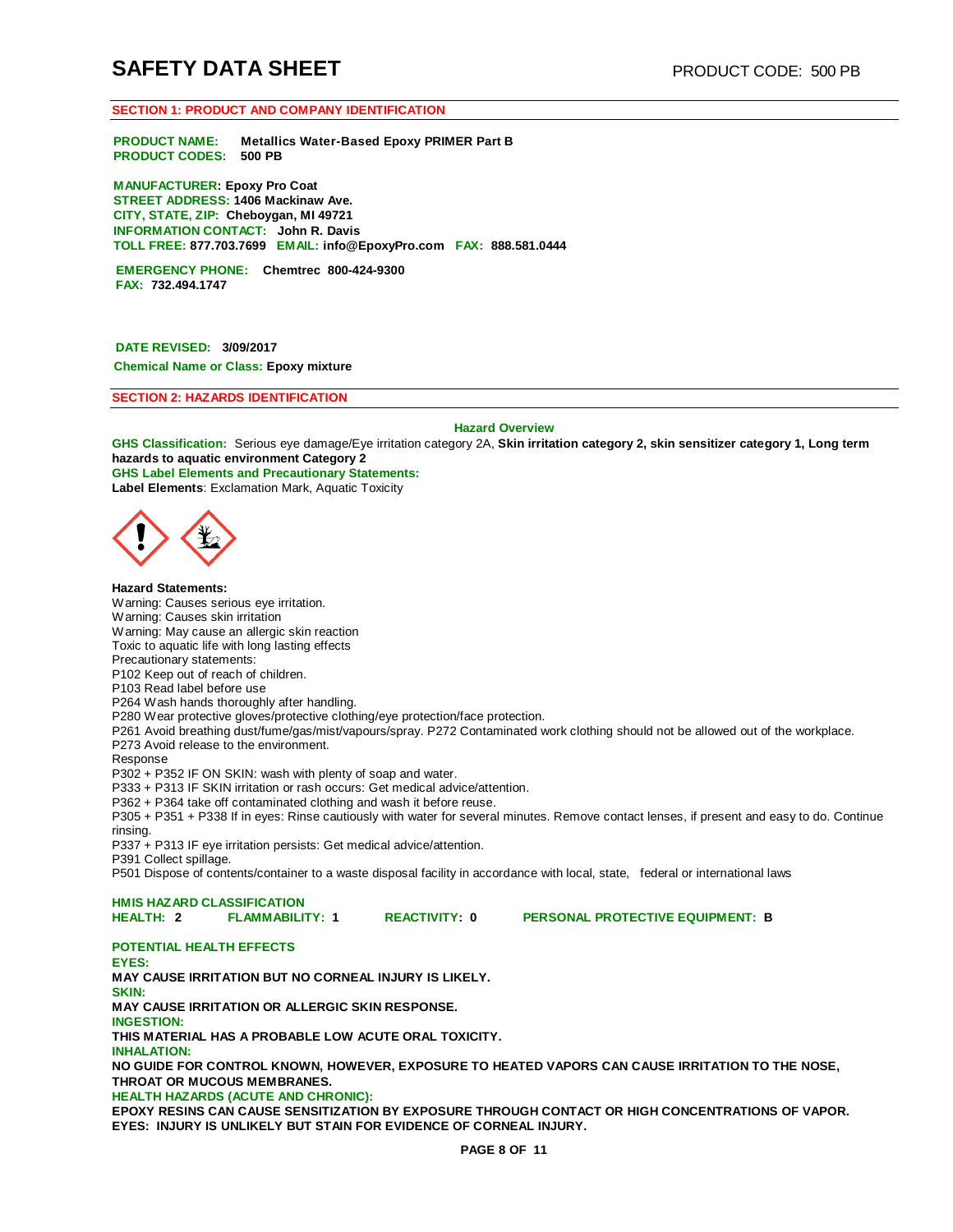**MEDICAL CONDITIONS GENERALLY AGGRAVATED BY EXPOSURE: RESPIRATORY INGREDIENTS OF THIS PRODUCT ARE REGULATED AS CARCINOGENS. CARCINOGENICITY OSHA: NO NTP: NO IARC: NO ADDITIONAL CARCINOGENICITY INFORMATION:**

**SECTION 3: COMPOSITION/INFORMATION ON INGREDIENTS**

| <b>INGREDIENT</b><br>MODIFIED DIGLYCIDYL ETHER OF | <b>CAS NO.</b> | <b>OSHA PEL</b> | <b>ACGIH TLV</b> | <b>OSHA STEL</b> | <b>WEIGHT %</b> |
|---------------------------------------------------|----------------|-----------------|------------------|------------------|-----------------|
| <b>BISPHENOL A</b>                                | 25068-38-6     | <b>NONE</b>     | <b>NONE</b>      | <b>NONE</b>      | 60-100          |
| ALKYL GLYCIDYL ETHER                              | 68609-97-2     | <b>NONE</b>     | <b>NONE</b>      | <b>NONE</b>      | 10-30           |

#### **SECTION 3 NOTES:**

**\*\*\*No toxic chemical(s) subject to the reporting requirements of section 313 Title III and of 40 CFR 372 are present.\*\*\*** 

**Note:** Ingredients listed without percentages, the percentages are considered a trade secret.

#### **SECTION 4: FIRST AID MEASURES**

**EYES:**

**FLUSH EYES WITH WATER FOR AT LEAST FIFTEEN MINUTES AND CONSULT A PHYSICIAN. SKIN: SKIN CONTACT WILL NORMALLY CAUSE NO MORE THAN IRRITATION BUT WASH AFFECTED AREA WITH SOAP AND WATER AND REMOVE CONTAMINATED CLOTHING PROMPTLY. INGESTION: LOW IN TOXICITY, INDUCE VOMITING ONLY IF LARGE AMOUNTS OF MATERIAL ARE INGESTED, AND OTHERWISE DO NOT INDUCE VOMITING. IN EITHER CASE IMMEDIATELY CONSULT A PHYSICIAN. INHALATION: REMOVE VICTIM TO FRESH AIR AND ADMINISTER OXYGEN IF NECESSARY. NOTES TO PHYSICIANS OR FIRST AID PROVIDERS:**

#### **SECTION 5: FIRE-FIGHTING MEASURES**

**FLAMMABLE LIMITS IN AIR, UPPER: not available (% by volume) LOWER: not available FLASH POINT: 200+F METHOD USED: SETA FLASH EXTINGUISHING MEDIA: FOAM, ALCOHOL FOAM, CO2, DRY CHEMICAL, WATER FOG SPECIAL FIRE FIGHTING PROCEDURES: DO NOT ENTER CONFINED FIRE AREA WITHOUT FULL BUNKER GEAR INCLUDING A POSITIVE PRESSURE NIOSH APPROVED SELF-CONTAINED BREATHING APPARATUS. COOL ALL FIRE EXPOSED CONTAINERS WITH WATER. UNUSUAL FIRE AND EXPLOSION HAZARDS: NO UNUSUAL FIRE HAZARDS KNOWN.**

#### **SECTION 6: RELEASE MEASURES**

#### **STEPS TO BE TAKEN IN CASE MATERIAL IS RELEASED OR SPILLED: WEAR RESPIRATOR AND PROTECTIVE CLOTHING, SHUT OFF THE SOURCE AT THE LEAK. REMOVE EXCESS WITH VACUUM TRUCK AND TAKE UP THE REMAINDER WITH AN ABSORBENT SUCH AS CLAY AND PLACE IN DISPOSAL CONTAINERS. FLUSH AREA WITH WATER TO REMOVE RESIDUE.**

**SECTION 7: HANDLING AND STORAGE**

#### **PRECAUTIONS TO BE TAKEN IN HANDLING AND STORAGE:**

**STORE IN A COOL DRY PLACE. SEAL ALL PARTIALLY USED CONTAINERS. WASH WITH SOAP AND WATER BEFORE EATING, DRINKING, SMOKING OR USING TOILET FACILITIES. MIXED MATERIALS CONTAIN THE HAZARDS OF ALL THE COMPONENTS,**  THEREFORE, READ THE MSDS'S OF ALL THE COMPONENTS PRIOR TO USING MATERIAL. PROPERLY LABEL ALL **CONTAINERS. OTHER PRECAUTIONS:**

**AVOID ALL SKIN CONTACT. AVOID BREATHING VAPORS GENERATED FROM THE MATERIAL. OBSERVE CONDITIONS OF GOOD GENERAL HYGIENE AND SAFE WORKING PRACTICES. CONTAMINATED LEATHER ARTICLES CAN NOT BE CLEANED AND MUST BE DISCARDED IF CONTAMINATED WITH THIS PRODUCT. WASH ALL CONTAMINATED CLOTHING PRIOR TO THE REUSE THEREOF.**

**SECTION 8: EXPOSURE CONTROLS/PERSONAL PROTECTION**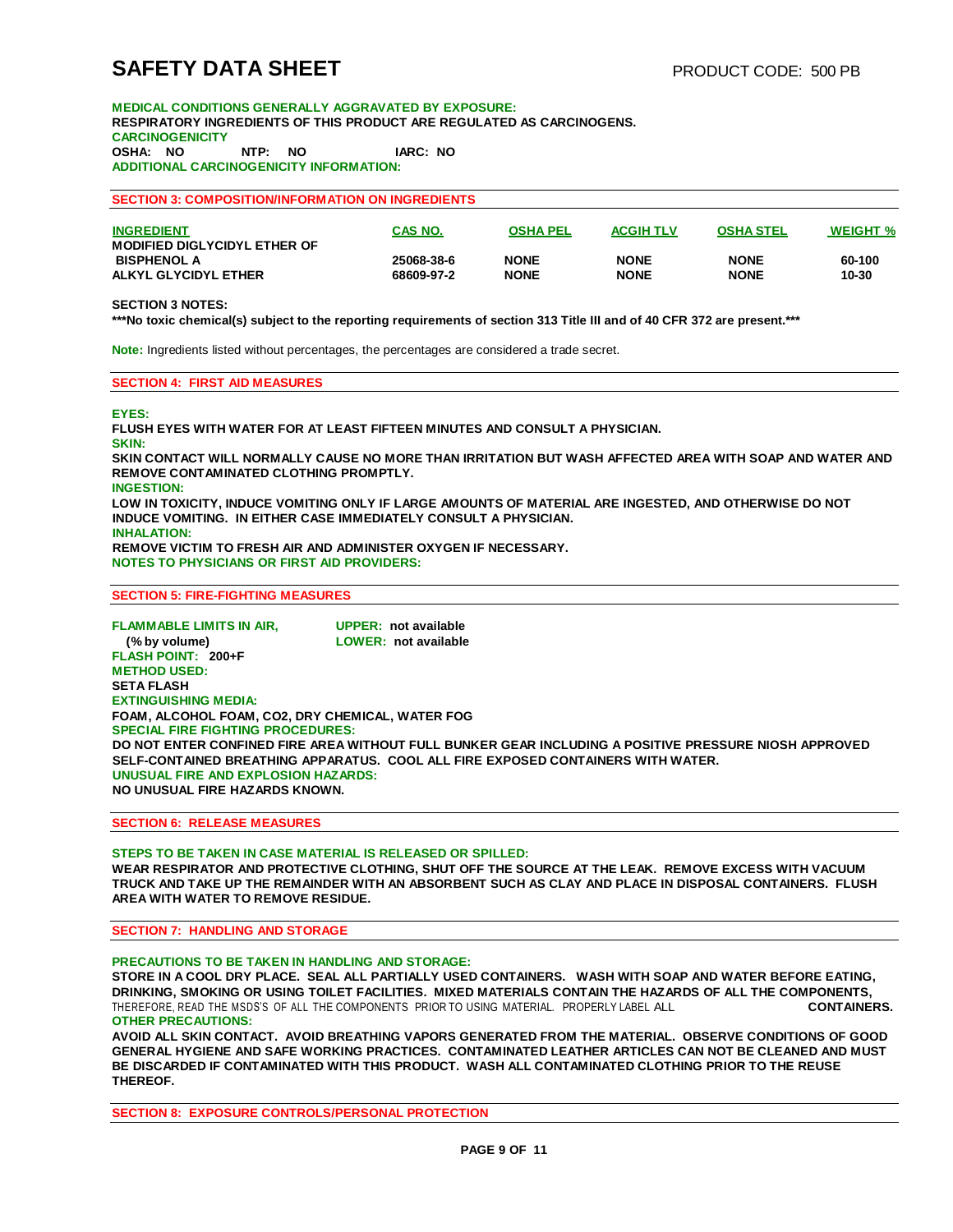#### **RESPIRATORY PROTECTION:**

**USE A NIOSH APPROVED RESPIRATOR AS REQUIRED TO PREVENT OVER EXPOSURE TO VAPOR IN ACCORDANCE WITH 29 CFR 1910.134. GENERAL EXHAUST IS USUALLY SUFFICIENT IN LIEU OF NIOSH RESPIRATOR. VENTILATION: GENERAL EXHAUST IS USUALLY SUFFICIENT TO CONTROL VAPORS AND EXPOSURE HAZARDS. PROTECTIVE GLOVES: IMPERVIOUS GLOVES** – **NEOPRENE OR RUBBER EYE PROTECTION: SPLASH GOGGLES OR GLASSES WITH SIDE SHIELDS. OTHER PROTECTIVE CLOTHING OR EQUIPMENT: WEAR BODY COVERING CLOTHING AND OTHER COVERINGS AS NECESSARY SUCH AS APRON AND APPROPRIATE FOOTWEAR TO AVOID CONTACT WITH MATERIAL. WORK HYGIENIC PRACTICES: OBSERVE GOOD GENERAL HYGIENIC PRACTICES.**

**SEE SECTION THREE FOR OCCPATIONAL EXPOSURE LIMIT VALUES.** 

#### **SECTION 9: PHYSICAL AND CHEMICAL PROPERTIES**

**APPEARANCE AND ODOR: LOW VISCOSITY LIQUID** – **AMBER CLEAR or COLORS BOILING POINT OR RANGE: 200+ F VAPOR DENSITY (AIR = 1): Not available SPECIFIC GRAVITY (H2O = 1): 1.1 EVAPORATION RATE: not available SOLUBILITY IN WATER: NEGLIGIBLE**

**Odor Threshhold: N/A pH: N/A Melting point/freezing point: N/A Vapor Pressure: N/A Auto Ignition Temperature: N/A Partition Coefficient: n-octanol/water: N/A Decomposition Temperature: N/A**

#### **SECTION 10: STABILITY AND REACTIVITY**

**STABILITY: STABLE CONDITIONS TO AVOID (STABILITY): AVOID EXCESSIVE HEAT OR OPEN FLAMES INCOMPATIBILITY (MATERIAL TO AVOID): CAN REACT VIGOROUSLY WITH STRONG OXIDIZING AGENTS AND STRONG LEWIS ACIDS OR MINERAL ACIDS. HAZARDOUS DECOMPOSITION OR BY-PRODUCTS: CO2, ALDEHYDES, ACIDS. REACTION WITH SOME CURING AGENTS CAN GENERATE LARGE AMOUNTS OF HEAT.**

**HAZARDOUS POLYMERIZATION: WILL NOT OCCUR.**

#### **SECTION 11: TOXICOLOGICAL INFORMATION**

**No data for the product itself. Component data: Component CAS# 25068-38-6**: Moderate sensitizer, slight eye irritant, moderate skin irritant, Oral LD50 >5000 mg/kg (rat), Dermal LD50 >6000 mg/kg (rabbit) **Component CAS# 68609-97-2**: possible sensitizer, eye and skin irritant, Oral LD50 >10000 mg/kg (rat), Inhalation LD50 – no microscopic changes

### **SECTION 12: ECOLOGICAL INFORMATION**

**No data for the product itself. Component data: Component CAS# 25068-38-6**: Biodegradability (Modified Sturm Method) 12%, Fish toxicity: Rainbow trout (96hr) LC50 1.5mg/l, Zebra Fish (96hr) LC50 2.4 mg/l. Invertebrate Toxicity: Daphnia Toxicity (24hr) EC 50 3.6 mg/l

#### **SECTION 13: WASTE DISPOSAL**

**WASTE DISPOSAL METHOD: DISPOSE OF THE MATERIAL IN A WASTE DISPOSAL SITE IN ACCORDANCE WITH LOCAL, STATE, AND FEDERAL LAW.**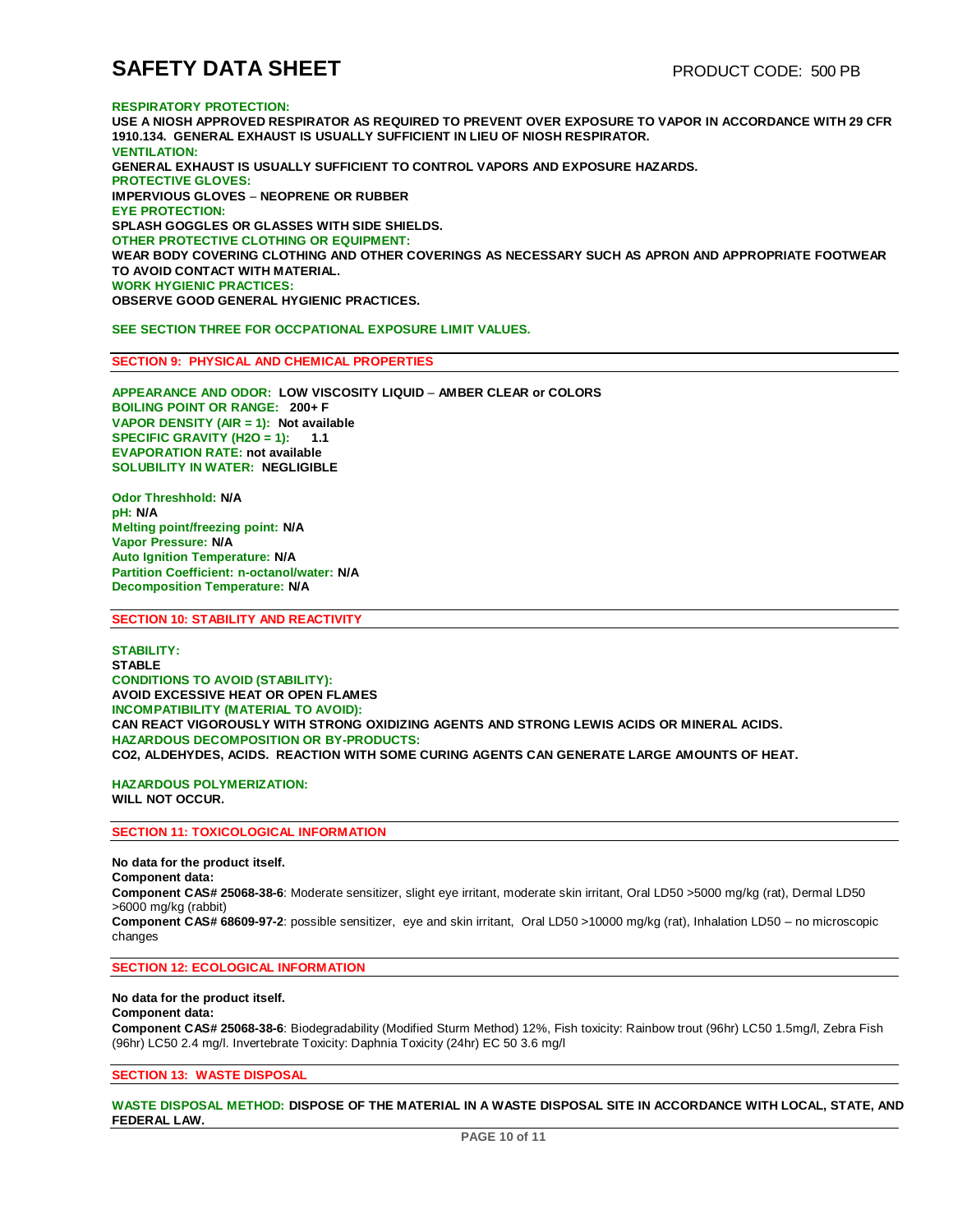# **SAFETY DATA SHEET** PRODUCT CODE: 500 PB

### **SECTION 14: Transport Information**

#### **DOT:** Not Regulated

**IMO/IMDG: UN3082, ENVIRONMENTALLY HAZARDOUS SUBSTANCES, LIQUID, N.O.S. (CONTAINS Bisphenol A Diglycidyl Ether Polymer) , 9, PGIII, MARINE POLLUTANT**

#### **SECTION 15: REGULATORY INFORMATION**

**No data for the product itself.** 

**Component data:**

**Component CAS# 25068-38-6**: Considered a hazardous chemical; is on the TSCA list; is on the DSL Canada, WHMIS class D2B; Is on the New Jersey Right to Know list,; is on the PA Right to Know List;

**Component CAS# 68609-97-2:** Considered a hazardous chemical; is on the TSCA list; is on the DSL Canada, Is on the New Jersey Right to Know list; is on the PA Right to Know List.

EPA SARA Title III Section 313 components above the de minimus level: none

### **SECTION 16: OTHER INFORMATION**

DISCLAIMER: The information Contained herein is based on the data available and is believed to be accurate, However, the manufacturer makes no warranty expressed or implied regarding the accuracy of this data or the results obtained from the use **thereof. Accordingly, we assume no responsibility for injury from the use of this product.**

**N/A = Not Available See Section 1 for date of preparation**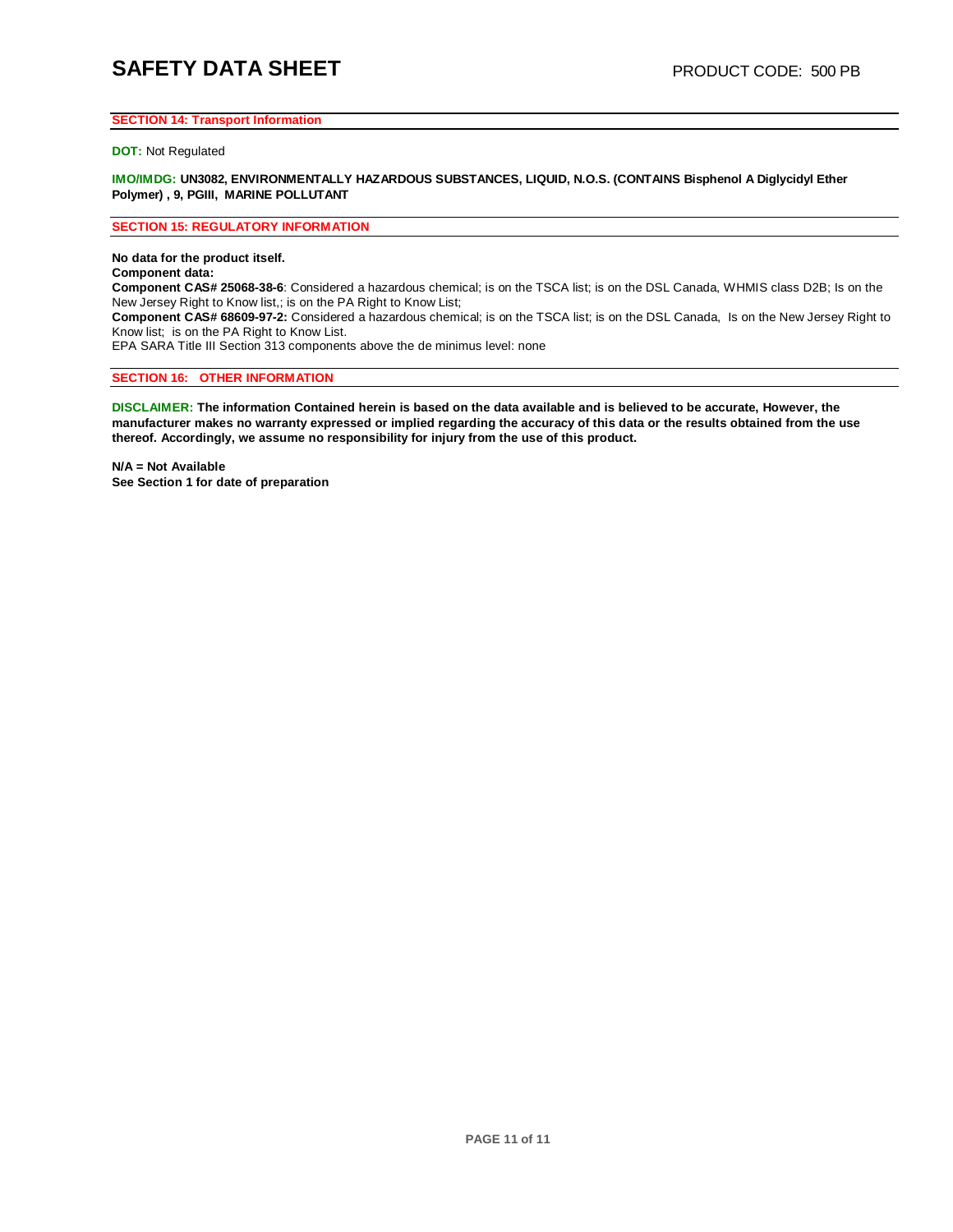# **SAFETY DATA SHEET** PRODUCT CODE: 500 TA

### **SECTION 1: PRODUCT AND COMPANY IDENTIFICATION**

**PRODUCT NAME: Metallics 100% Solids Industrial Grade Epoxy TOPCOAT - PART A PRODUCT CODES: 500 TA**

**MANUFACTURER: EpoxyPro Coat, LLC STREET ADDRESS: 1406 Mackinaw Ave. CITY, STATE, ZIP: Cheboygan, MI 49721 INFORMATION CONTACT: John R. Davis TOLL FREE: 877.703.7699 EMAIL: [info@EpoxyPro.com](mailto:info@EpoxyPro.com) FAX: 888.581.0444**

**EMERGENCY PHONE: Chemtrec 800-424-9300**

**FAX: 732.494.1747**

**DATE REVISED: 3/10/2017**

**Chemical Name or Class:** Epoxy mixture

#### **SECTION 2: HAZARDS IDENTIFICATION Hazard Overview**

**GHS Classification:** Serious eye damage/Eye irritation category 2A, **Skin irritation category 2, skin sensitizer category 1, Long term hazards to aquatic environment Category 2 GHS Label Elements and Precautionary Statements:** 

**Label Elements**: Exclamation Mark, Aquatic Toxicity



**Hazard Statements:**

Warning: Causes serious eye irritation.

Warning: Causes skin irritation Warning: May cause an allergic skin reaction

Toxic to aquatic life with long lasting effects

Precautionary statements:

P102 Keep out of reach of children.

P103 Read label before use

P264 Wash hands thoroughly after handling.

P280 Wear protective gloves/protective clothing/eye protection/face protection.

P261 Avoid breathing dust/fume/gas/mist/vapours/spray. P272 Contaminated work clothing should not be allowed out of the workplace.

P273 Avoid release to the environment.

Response

P302 + P352 IF ON SKIN: wash with plenty of soap and water.

P333 + P313 IF SKIN irritation or rash occurs: Get medical advice/attention.

P362 + P364 Take off contaminated clothing and wash it before reuse.

P305 + P351 + P338 If in eyes: Rinse cautiously with water for several minutes. Remove contact lenses, if present and easy to do. Continue rinsing.

P337 + P313 IF eye irritation persists: Get medical advice/attention.

P391 Collect spillage.

P501 Dispose of contents/container to a waste disposal facility in accordance with local, state, federal or international laws

Other non-classifiable potential hazards:

Acute toxicity oral category 4, Germ Cell Mutagenicity category 2, Toxic to Reproduction (fetility) category 2, Toxic to Reproduction (unborn child) category 2, Specific target organ toxicity repeated exposure (skin, central nervous system (CNS) category 2

### **HMIS HAZARD CLASSIFICATION**

**HEALTH: 1 FLAMMABILITY: 1 REACTIVITY: 0 PERSONAL PROTECTIVE EQUIPMENT: B**

### **POTENTIAL HEALTH EFFECTS**

**EYES: MAY CAUSE IRRITATION BUT NO CORNEAL INJURY IS LIKELY. SKIN: MAY CAUSE IRRITATION OR ALLERGIC SKIN RESPONSE. INGESTION: THIS MATERIAL HAS A PROBABLE LOW ACUTE ORAL TOXICITY. INHALATION: NO GUIDE FOR CONTROL KNOWN, HOWEVER, EXPOSURE TO HEATED VAPORS CAN CAUSE IRRITATION TO THE NOSE, THROAT OR MUCOUS MEMBRANES. HEALTH HAZARDS (ACUTE AND CHRONIC): EPOXY RESINS CAN CAUSE SENSITIZATION BY EXPOSURE THROUGH** 

**CONTACT OR HIGH CONCENTRATIONS OF VAPOR. EYES: INJURY IS UNLIKELY BUT STAIN FOR EVIDENCE OF CORNEAL INJURY.**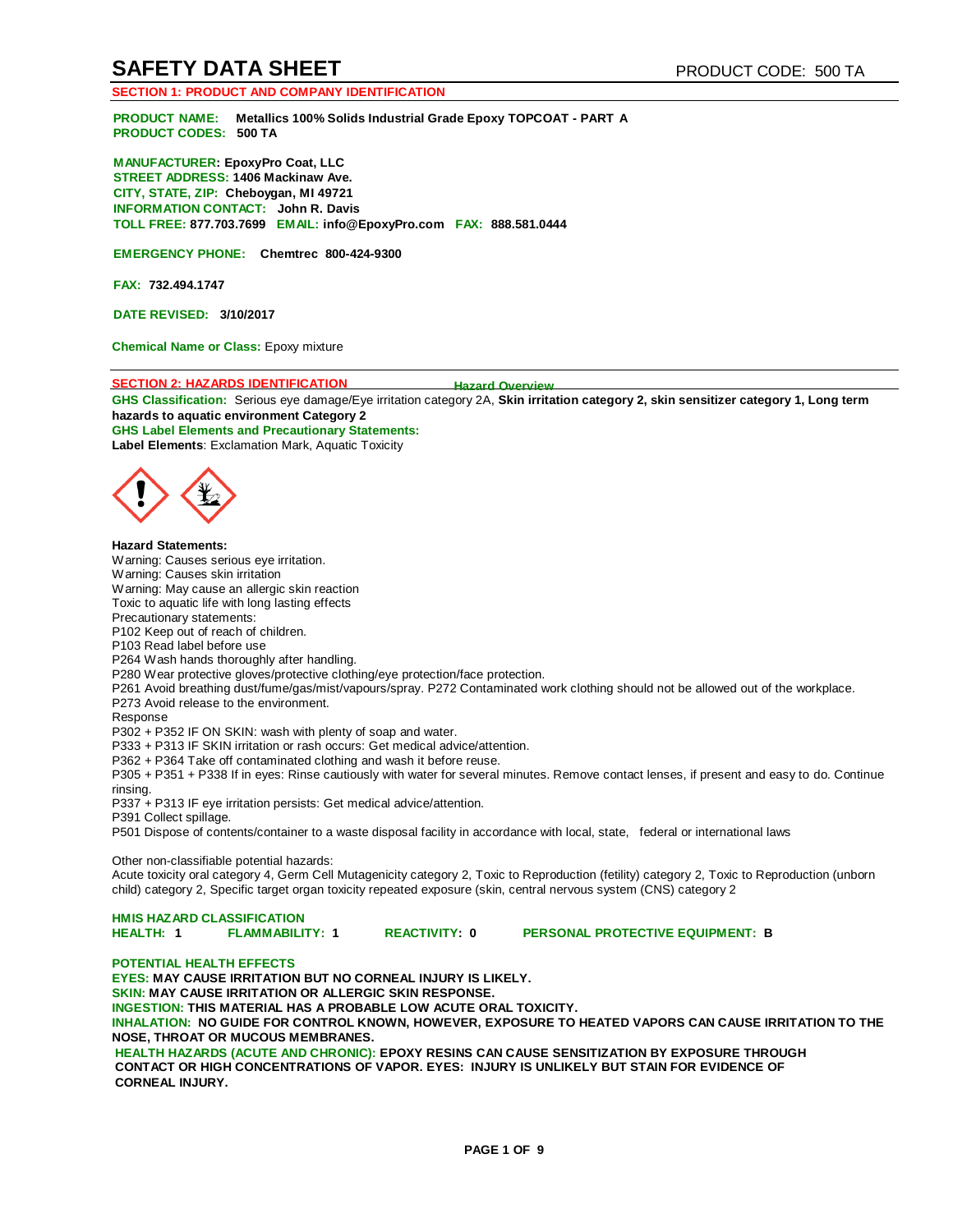# **SAFETY DATA SHEET** PRODUCT CODE: 500 TA

**MEDICAL CONDITIONS GENERALLY AGGRAVATED BY EXPOSURE: RESPIRATORY INGREDIENTS OF THIS PRODUCT ARE REGULATED AS CARCINOGENS. CARCINOGENICITY OSHA: NO NTP: NO IARC: NO ADDITIONAL CARCINOGENICITY INFORMATION: N/A**

#### **SECTION 3: COMPOSITION/INFORMATION ON INGREDIENTS**

| <b>INGREDIENT</b>                                                                                                        | CAS NO.                   | <b>OSHA PEL</b> | <b>ACGIH TLV</b> | <b>OSHA STEL</b> | <b>WEIGHT %</b> |
|--------------------------------------------------------------------------------------------------------------------------|---------------------------|-----------------|------------------|------------------|-----------------|
| MODIFIED DIGLYCIDYL ETHER OF                                                                                             |                           |                 |                  |                  |                 |
| <b>BISPHENOL A</b>                                                                                                       | 25068-38-6                | <b>NONE</b>     | <b>NONE</b>      | <b>NONE</b>      | 60-100          |
| ALKYL GLYCIDYL ETHER                                                                                                     | 68609-97-2                | <b>NONE</b>     | <b>NONE</b>      | <b>NONE</b>      | 10-30           |
| Siloxanes and silicones, di-me reactions products with silica (non-hazardous)                                            |                           |                 |                  |                  |                 |
|                                                                                                                          | 67762-90-7                | none            | none             | none             | $0.1 - 1$       |
| siloxanes and silicones, di-methyl (non-hazardous)                                                                       |                           |                 |                  |                  |                 |
|                                                                                                                          | 63148-62-9                | none            | none             | none             | $0.1 - 1$       |
| <b>BENZYL ALCOHOL</b>                                                                                                    | 100-51-6                  | <b>NONE</b>     | <b>NONE</b>      | <b>NONE</b>      | $1 - 5$         |
| <b>NONYL PHENOL</b>                                                                                                      | 84852-15-3                | <b>NONE</b>     | <b>NONE</b>      | <b>NONE</b>      | $3 - 7$         |
| <b>Additive</b>                                                                                                          | <b>NJTSRN 800963-5023</b> | none            | none             | none             | $0.1 - 1$       |
| 1,2-Propanediol                                                                                                          | $57 - 55 - 6$             | <b>NONE</b>     | <b>NONE</b>      | <b>NONE</b>      | $0.1 - 1$       |
| Oxirane, Me, polymer with oxirane monobutyl ether                                                                        |                           |                 |                  |                  |                 |
|                                                                                                                          | 9038-95-3                 | <b>NONE</b>     | <b>NONE</b>      | <b>NONE</b>      | $0.1 - 1$       |
| (fluroaliphatic polmeric esters) contains 2-propenoic acid, 2-[Methyl](nonafluorobutyl) sulfonyl]amino]ethyl             |                           |                 |                  |                  |                 |
| ester, telomere with mrthyloxirane polymer with oxirane di-2-propenoate and methyloxirane polymer with                   |                           |                 |                  |                  |                 |
| oxirane mono-prpenoate                                                                                                   | 1017237-78-3              | none            | none             | none             | $<0.3\%$        |
| (fluroaliphatic polmeric esters) contains 1-Butanesulfonamide, 1,1,2,2.3,3,4,4,4-nonafluoro-n-(2-hydroxyethyl)-N-methyl- |                           |                 |                  |                  |                 |
|                                                                                                                          | 34454-97-2                | $1mg/m3$ (skin) | none             | none             | $< 0.1\%$       |
| (fluroaliphatic polmeric esters) contain 2-propenoic acid, 2-[methyl]nonafluorobutyl)sulfonyl]amino]ethyl ester          |                           |                 |                  |                  |                 |
|                                                                                                                          | 67584-55-8                | none            | none             | none             | < 0.1%          |
| (fluroaliphatic polmeric esters) contains polyether polymer                                                              |                           |                 |                  |                  |                 |
|                                                                                                                          | NJTSRN 04499600-6437      | none            | none             | none             | < 0.1%          |
| (fluroaliphatic polmeric esters) contains 2-methoxymethylethoxypropanol                                                  |                           |                 |                  |                  |                 |
|                                                                                                                          | 34590-94-8                | 600mg/m3(skin)  | 100ppm           | 150ppm           | $< 0.1\%$       |
| (fluroaliphatic polmeric esters) contain toluene 108-88-3                                                                |                           | 200ppm          | 20ppm            | 300ppm           | < 0.1%          |
|                                                                                                                          |                           |                 |                  |                  |                 |

#### **SECTION 3 NOTES:**

**\*\*\*" Indicates toxic chemical(s) subject to the reporting requirements of section 313 Title III and of 40 CFR 372.\*\*\* Note:** Ingredients listed without percentages, the percentages are considered a trade secret.

#### **SECTION 4: FIRST AID MEASURES**

**EYES:**

**FLUSH EYES WITH WATER FOR AT LEAST FIFTEEN MINUTES AND CONSULT A PHYSICIAN.** 

**SKIN:**

**SKIN CONTACT WILL NORMALLY CAUSE NO MORE THAN IRRITATION BUT WASH AFFECTED AREA WITH SOAP AND WATER AND REMOVE CONTAMINATED CLOTHING PROMPTLY.**

**INGESTION: LOW IN TOXICITY, INDUCE VOMITING ONLY IF LARGE AMOUNTS OF MATERIAL ARE INGESTED, AND OTHERWISE DO NOT INDUCE VOMITING. IN EITHER CASE IMMEDIATELY CONSULT A PHYSICIAN. INHALATION:**

**REMOVE VICTIM TO FRESH AIR AND ADMINISTER OXYGEN IF NECESSARY. NOTES TO PHYSICIANS OR FIRST AID PROVIDERS:**

#### **SECTION 5: FIRE-FIGHTING MEASURES**

**FLAMMABLE LIMITS IN AIR, UPPER: not available LOWER: not available FLASH POINT: 200+F METHOD USED: SETA FLASH EXTINGUISHING MEDIA: FOAM, ALCOHOL FOAM, CO2, DRY CHEMICAL, WATER FOG SPECIAL FIRE FIGHTING PROCEDURES: DO NOT ENTER CONFINED FIRE AREA WITHOUT FULL BUNKER GEAR INCLUDING A POSITIVE PRESSURE NIOSH APPROVED SELF-CONTAINED BREATHING APPARATUS. COOL ALL FIRE EXPOSED CONTAINERS WITH WATER. UNUSUAL FIRE AND EXPLOSION HAZARDS: NO UNUSUAL FIRE HAZARDS KNOWN.**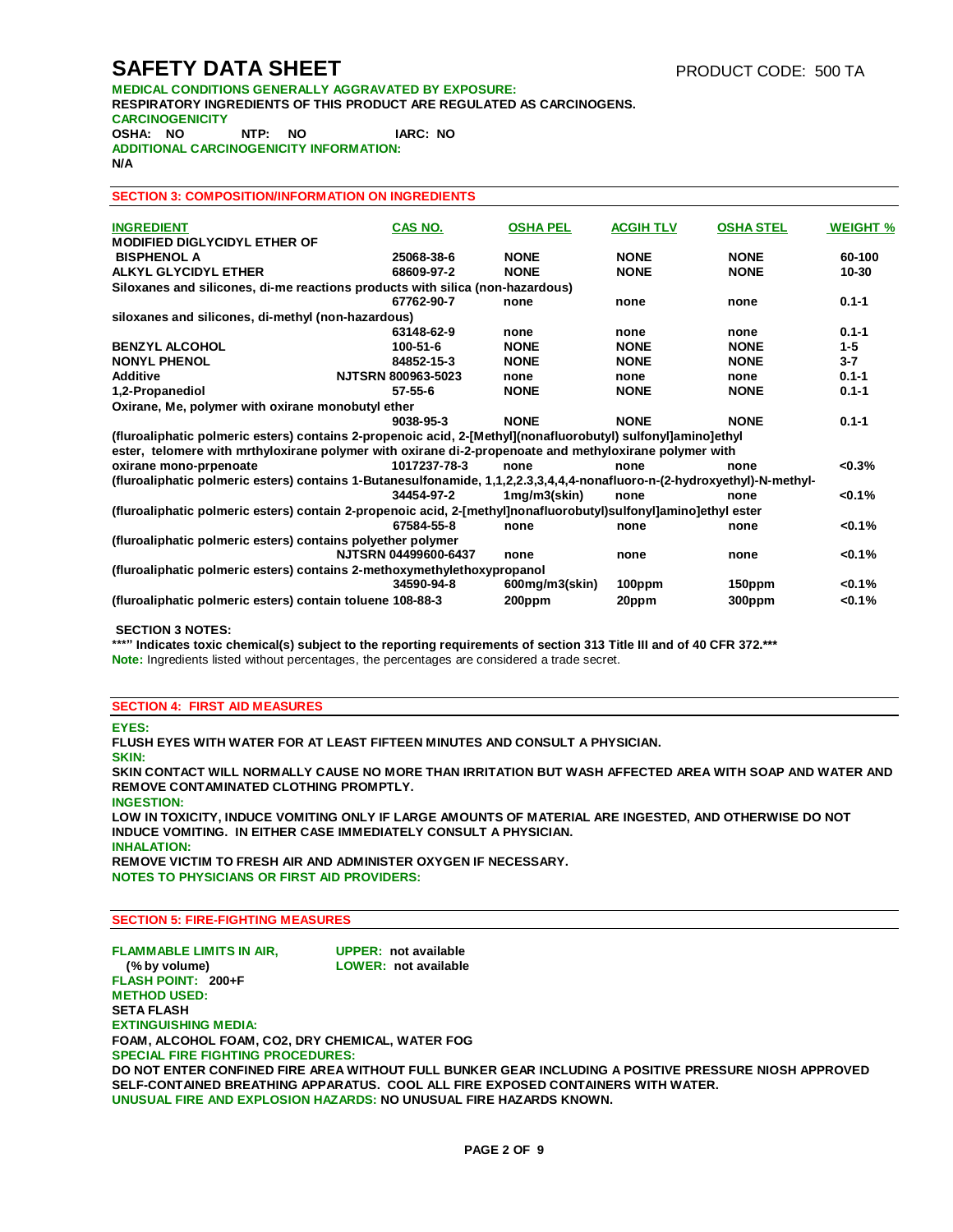### **SECTION 6: RELEASE MEASURES**

#### **STEPS TO BE TAKEN IN CASE MATERIAL IS RELEASED OR SPILLED:**

**WEAR RESPIRATOR AND PROTECTIVE CLOTHING, SHUT OFF THE SOURCE AT THE LEAK. REMOVE EXCESS WITH VACUUM TRUCK AND TAKE UP THE REMAINDER WITH AN ABSORBENT SUCH AS CLAY AND PLACE IN DISPOSAL CONTAINERS. FLUSH AREA WITH WATER TO REMOVE RESIDUE.**

**SECTION 7: HANDLING AND STORAGE**

#### **PRECAUTIONS TO BE TAKEN IN HANDLING AND STORAGE:**

**STORE IN A COOL DRY PLACE. SEAL ALL PARTIALLY USED CONTAINERS. WASH WITH SOAP AND WATER BEFORE EATING, DRINKING, SMOKING OR USING TOILET FACILITIES. MIXED MATERIALS CONTAIN THE HAZARDS OF ALL THE COMPONENTS, THEREFORE, READ THE MSDS'S OF ALL THE COMPONENTS PRIOR TO USING MATERIAL. PROPERLY LABEL ALL CONTAINERS. OTHER PRECAUTIONS:**

**AVOID ALL SKIN CONTACT. AVOID BREATHING VAPORS GENERATED FROM THE MATERIAL. OBSERVE CONDITIONS OF GOOD GENERAL HYGIENE AND SAFE WORKING PRACTICES. CONTAMINATED LEATHER ARTICLES CAN NOT BE CLEANED AND MUST BE DISCARDED IF CONTAMINATED WITH THIS PRODUCT. WASH ALL CONTAMINATED CLOTHING PRIOR TO THE REUSE THEREOF.**

**SECTION 8: EXPOSURE CONTROLS/PERSONAL PROTECTION**

**RESPIRATORY PROTECTION: USE A NIOSH APPROVED RESPIRATOR AS REQUIRED TO PREVENT OVER EXPOSURE TO VAPOR IN ACCORDANCE WITH 29 CFR 1910.134. GENERAL EXHAUST IS USUALLY SUFFICIENT IN LIEU OF NIOSH RESPIRATOR. VENTILATION: GENERAL EXHAUST IS USUALLY SUFFICIENT TO CONTROL VAPORS AND EXPOSURE HAZARDS. PROTECTIVE GLOVES: IMPERVIOUS GLOVES – NEOPRENE OR RUBBER EYE PROTECTION: SPLASH GOGGLES OR GLASSES WITH SIDE SHIELDS. OTHER PROTECTIVE CLOTHING OR EQUIPMENT: WEAR BODY COVERING CLOTHING AND OTHER COVERINGS AS NECESSARY SUCH AS APRON AND APPROPRIATE FOOTWEAR TO AVOID CONTACT WITH MATERIAL.**

**WORK HYGIENIC PRACTICES: OBSERVE GOOD GENERAL HYGIENIC PRACTICES.**

**SEE SECTION THREE FOR OCCPATIONAL EXPOSURE LIMIT VALUES.** 

**SECTION 9: PHYSICAL AND CHEMICAL PROPERTIES**

**APPEARANCE AND ODOR: LOW VISCOSITY LIQUID – AMBER CLEAR BOILING POINT OR RANGE: 200+ F VAPOR DENSITY (AIR = 1): Not available SPECIFIC GRAVITY (H2O = 1): 1.1 EVAPORATION RATE: not available SOLUBILITY IN WATER: NEGLIGIBLE**

**Odor Threshhold: N/A pH: N/A Melting point/freezing point: N/A Vapor Pressure: N/A Auto Ignition Temperature: N/A Partition Coefficient: n-octanol/water: N/A Decomposition Temperature: N/A**

**SECTION 10: STABILITY AND REACTIVITY**

**STABILITY: STABLE CONDITIONS TO AVOID (STABILITY): AVOID EXCESSIVE HEAT OR OPEN FLAMES INCOMPATIBILITY (MATERIAL TO AVOID): CAN REACT VIGOROUSLY WITH STRONG OXIDIZING AGENTS AND STRONG LEWIS ACIDS OR MINERAL ACIDS. HAZARDOUS DECOMPOSITION OR BY-PRODUCTS: CO2, ALDEHYDES, ACIDS. REACTION WITH SOME CURING AGENTS CAN GENERATE LARGE AMOUNTS OF HEAT. HAZARDOUS POLYMERIZATION: WILL NOT OCCUR**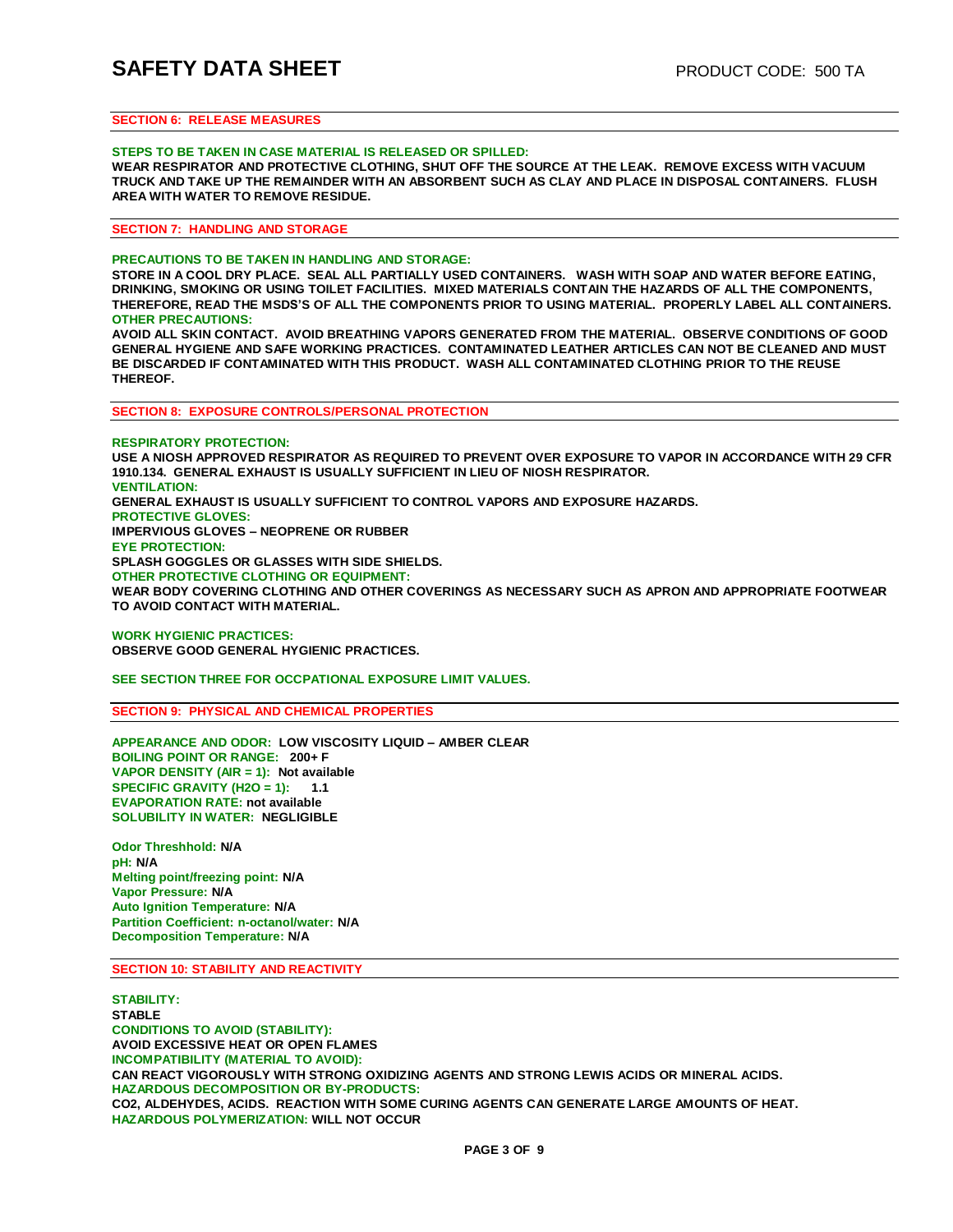### **SECTION 11: TOXICOLOGICAL INFORMATION**

**No data for the product itself.** 

**Component data:**

**Component CAS# 25068-38-6**: Moderate sensitizer, slight eye irritant, moderate skin irritant, Oral LD50 >5000 mg/kg (rat), Dermal LD50 >6000 mg/kg (rabbit)

**Component CAS# 68609-97-2**: possible sensitizer, eye and skin irritant, Oral LD50 >10000 mg/kg (rat), Inhalation LD50 – no microscopic changes

**Component Nonyl Phenol**: Median Lethal Dose Oral: LD50 0.58g/kg (rat) moderately toxic. Dermal LD50 2.14g/kg (rabbit) slightly toxic. Skin Draize Test, rabbit,: 500 mg/m3 24hr – corrosive. Eyes Draize test rabbit, 57.00/110 – extremely irritating. Component is a possible risk of impaired fertility.

**Component Benzyl Alcohol**: Inhalation LC50 (4hr) >4178 mg/l (rat), Dermal LD50 2000 mg/kg (rabbit) Rats exposed to 800 mg/kg for thirteen weeks exhibited CNS depression and histopathological changes in the brain, thymus and skeletal muscles. The No observed Adverse effect level (NOAEL) was 400 mg/kg. No evidence of carcinogenicity was seen in two year study with rats and mice. **Component additive NJTSRN 800963-5023**: Acute oral toxicity: LD50 rat>8,000,000 mg/kg; skin irritation rabbit – no skin irritation **Component CAS# 57-55-6**: LD50 = 20000 mg/kg

**SECTION 12: ECOLOGICAL INFORMATION**

**No data for the product itself.** 

#### **Component data:**

**Component CAS# 25068-38-6**: Biodegradability (Modified Sturm Method) 12%, Fish toxicity: Rainbow trout (96hr) LC50 1.5mg/l, Zebra Fish (96hr) LC50 2.4 mg/l. Invertebrate Toxicity: Daphnia Toxicity (24hr) EC 50 3.6 mg/l

**Component Nonyl Phenol:** Ecotoxicity: Daphnia EC50: 0.14-0.44 mg/l, 48 hr. Component is not readily biodegradable, log Pow: 3-4. Very toxic to aquatic organisms, may cause long term adverse effects in the aquatic environment.. Aquatic Toxicity LC50 96 hr, toxicity rating is <0.10 ppm – extremely toxic

**Component Benzyl Alcohol:** EC50 (48hr) 400 mg/l Daphnia Magna, EC50 (72hr) 2600 mg/l Algae, Biodegradation BOD<sub>2</sub> 62. Slightly or not bioaccumulative. Toxicity to fish: LC50 (96 hr) 10 mg/l Bluegill sunfish (Lepomis macrochinus), LC50 (96hr) 460 ml/l Fathead minnow (Pimephales promelas), Toxicity to Algae: IC50 (72hr) 700 mg/l

**(Component fluroaliphatic polymeric esters)** Ecological information not determined, Chemical fate information not determined.

#### **SECTION 13: WASTE DISPOSAL**

#### **WASTE DISPOSAL METHOD: DISPOSE OF THE MATERIAL IN A WASTE DISPOSAL SITE IN ACCORDANCE WITH LOCAL, STATE, AND FEDERAL LAW.**

#### **SECTION 14: Transport Information**

**DOT:** Not Regulated

#### **IMO/IMDG: UN3082, ENVIRONMENTALLY HAZARDOUS SUBSTANCES, LIQUID, N.O.S. (CONTAINS Bisphenol A Diglycidyl Ether Polymer) , 9, PGIII, MARINE POLLUTANT**

### **SECTION 15: REGULATORY INFORMATION**

**No data for the product itself.** 

#### **Component data:**

**Component CAS# 25068-38-6**: Considered a hazardous chemical; is on the TSCA list; is on the DSL Canada, WHMIS class D2B; Is on the New Jersey Right to Know list,; is on the PA Right to Know List;

**Component CAS# 68609-97-2:** Considered a hazardous chemical; is on the TSCA list; is on the DSL Canada, Is on the New Jersey Right to Know list; is on the PA Right to Know List.

EPA SARA Title III Section 313 components above the de minimus level: none

**Component Siloxanes and silicones, di-me reactions products with silica:** Included on TSCA, EINECS, MITI, ACOIN, and Canadian DSL inventory or lists.

**Component siloxanes and silicones, di-methyl:** Included on TSCA, EINECS, MITI, ACOIN, and Canadian DSL inventory or lists.

**Component Benzyl Alcohol**: E20/22 Harmful by inhalation and if swallowed. On TSCA list, on DSL Canada

**Component Nonyl Phenol:** This component is listed on TSCA, EINECS, ACIS, MITI and Canada DSL lists.

**Component additive NJTSRN 800963-5023**: on TSCA List. Not a California Prop 65 chemical

**Component CAS# 57-55-6**: Listed on TSCA and DSL

**Component CAS# 9038-95-3:** Listed on TSCA and Canada DSL

**Component Fluroaliphatic Polymeric Esters:** may contain trace amounts of Section 313 toxic chemicals toluene CAS# 108-88-3. Components on TSCA list or in compliance. Contains chemicals that can cause birth defects or other reproductive harm. The Ingredients are on DSL Canada, Chinas inventory of chemical substances, EiNECS, Korean Existing Chemical Inventory Toluene is a California proposition 65 chemical (female reproductive toxin, developmental toxin) This component contains a TSCA section 12(b) chemical (CAS# 1017237-78- 3), but is in a quantity less than 0.3%.

**SECTION 16: OTHER INFORMATION**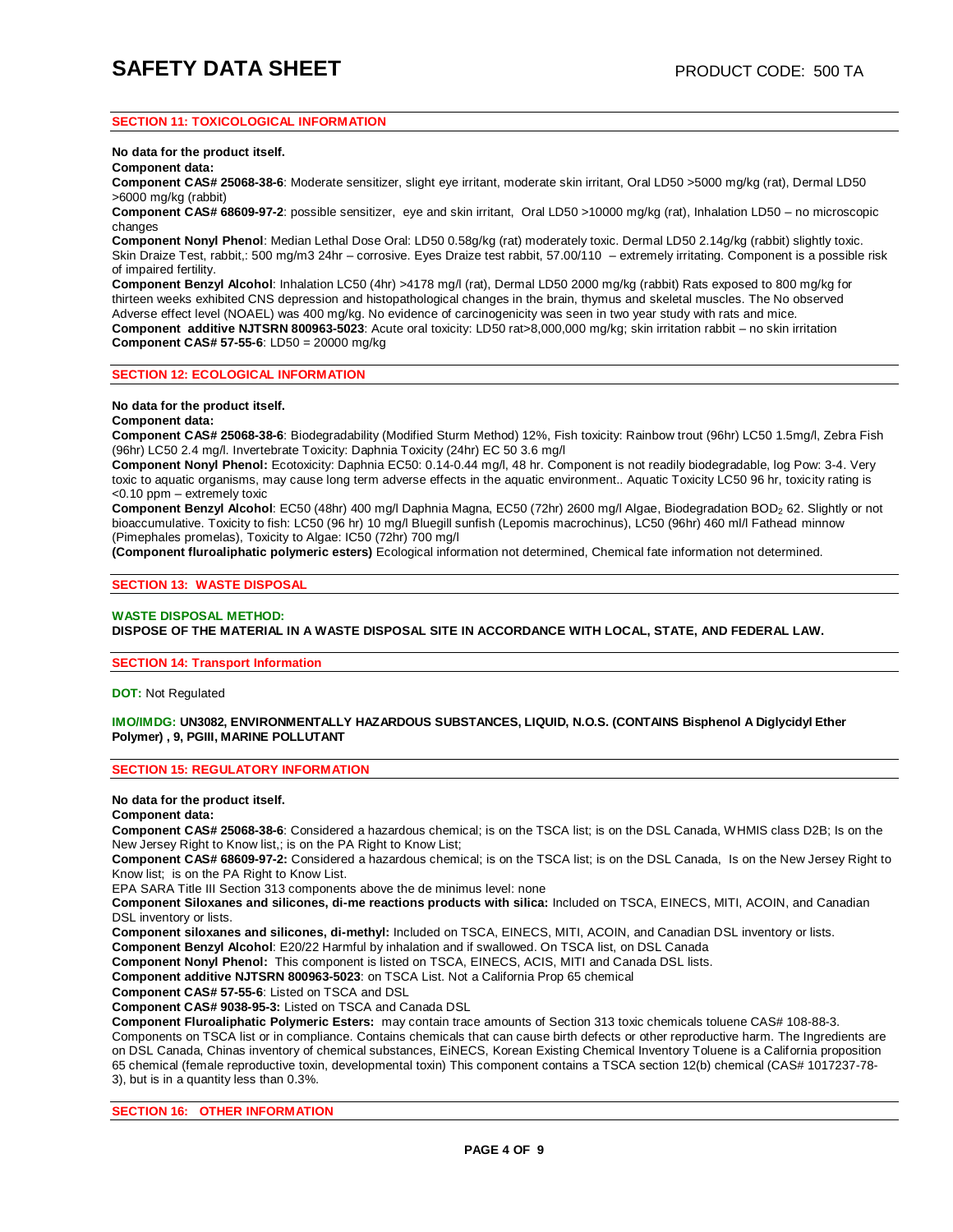# **SAFETY DATA SHEET** PRODUCT CODE: 500 TA

DISCLAIMER: The information Contained herein is based on the data available and is believed to be accurate, However, the manufacturer makes no warranty expressed or implied regarding the accuracy of this data or the results obtained from the use **thereof. Accordingly, we assume no responsibility for injury from the use of this product.**

**N/A = Not Available See Section 1 for date of preparation**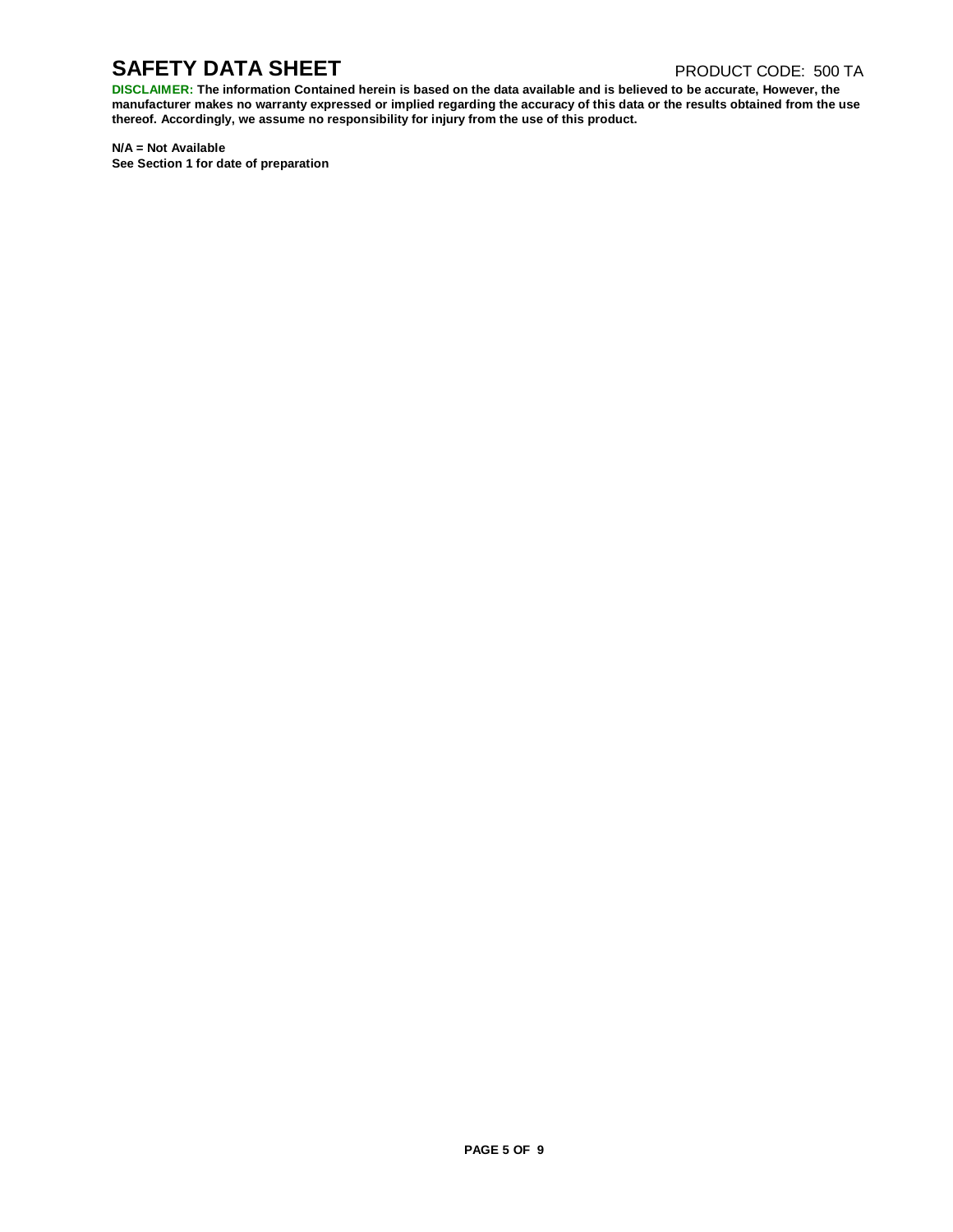# **SAFETY DATA SHEET** PRODUCT CODE: 500 TB

#### **SECTION 1: PRODUCT AND COMPANY IDENTIFICATION**

**PRODUCT NAME: Metallics 100% Solids Industrial Grade Epoxy TOPCOAT - PART B PRODUCT CODES: 500 TB**

**MANUFACTURER: EpoxyPro Coat, LLC STREET ADDRESS: 1406 Mackinaw Ave. CITY, STATE, ZIP: Cheboygan, MI 49721 INFORMATION CONTACT: John R. Davis TOLL FREE: 877.703.7699 EMAIL: [info@EpoxyPro.com](mailto:info@EpoxyPro.com) FAX: 888.581.0444**

**EMERGENCY PHONE: Chemtrec 800-424-9300 FAX: 732.494.1747**

**DATE REVISED: 3/10/2017**

**Chemical Name or Class:** Polyamine mixture

#### **SECTION 2: HAZARDS IDENTIFICATION Hazard Overview**

GHS Classification: Skin corrosion/irritation category 1, skin sensitizer category 1B, Serious eye damage category 1, Acute hazard **to aquatic environment category 3, Chronic hazards to aquatic environment category 2**

#### **GHS Label Elements and Precautionary Statements:**

**Label Elements**: Exclamation Mark, Corrosion, Aquatic Toxicity



#### **Hazard Statements:**

Danger: Causes severe skin burns and eye damage Warning: May cause an allergic skin reaction Danger: Causes serious eye damage Harmful to aquatic life Toxic to aquatic life with long lasting effects Precautionary statements: P102 Keep out of reach of children. P103 Read label before use P260 Do not breathe dust/fume/gas/mist/vapours/spray P264 Wash hands thoroughly after handling. P280 Wear protective gloves/protective clothing/eye protection/face protection. P273 Avoid release to the environment. Response; P301 + P330 + P331 IF SWALLOWED: Rinse mouth. Do NOT induce vomiting. P303 + P361 + P353 IF ON SKIN (or hair): Remove/Take off Immediately all contaminated clothing. Rinse SKIN with water/shower. P363 Wash contaminated clothing before reuse. P304 + P340 IF INHALED: Remove victim to fresh air and Keep at rest in a position comfortable for breathing. P321 If skin irritation or burns develop, Call a doctor/physician . P305 + P351 + P338 If in eyes: Rinse cautiously with water for several minutes. Remove contact lenses, if present and easy to do. Continue rinsing. P310 If in eyes, immediately call a POISON CENTER or doctor/physician. Storage: P405 Store locked up.

Disposal:

P501 Dispose of contents/container to a waste disposal facility in accordance with local, state, federal or international laws.

**HMIS HAZARD CLASSIFICATION**

**HEALTH: 2 FLAMMABILITY: 1 REACTIVITY: 0 PERSONAL PROTECTIVE EQUIPMENT: G**

# **POTENTIAL HEALTH EFFECTS**

**EYES: WILL CAUSE BURNS TO THE EYES. HIGH VAPOR CONCENTRATIONS CAN CAUSE SEVERE IRRITATION TO THE EYES. SKIN: CAN CAUSE SKIN IRRITATION OR POSSIBLE BURNS TO THE SKIN** 

**INGESTION:**

**LIQUID CAN CAUSE SEVERE DAMAGE TO MUCOUS MEMBRANES IF SWALLOWED.** 

**INHALATION:**

**HIGH CONCENTRATIONS OF VAPOR CAN CAUSE IRRITATION TO THE RESPIRATORY TRACT, NAUSEA, AND DIZZINESS.**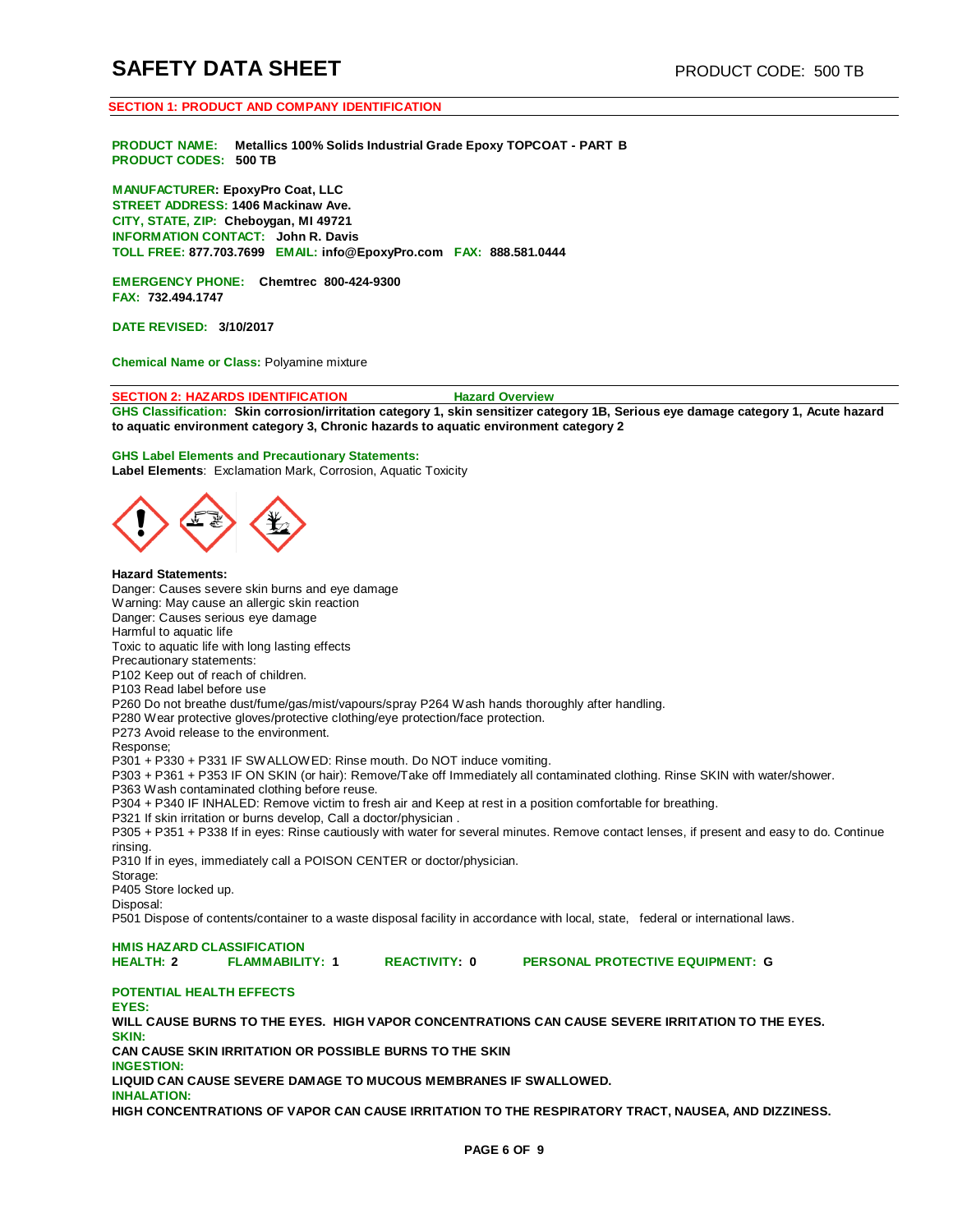**HEALTH HAZARDS (ACUTE AND CHRONIC): PROLONGED OR REPEATED EXPOSURE MAY CAUSE ASTHMA AND SKIN SENSITIZATION OR OTHER ALLERGIC RESPONSES. MEDICAL CONDITIONS GENERALLY AGGRAVATED BY EXPOSURE: RESPIRATORY CONDITIONS OR OTHER ALLERGIC AILMENTS. CARCINOGENICITY OSHA: NO NTP: NO IARC: NO ADDITIONAL CARCINOGENICITY INFORMATION: NO LISTED INGREDIENTS OF THIS PRODUCT ARE REGULATED AS CARCINOGENS.**

#### **SECTION 3: COMPOSITION/INFORMATION ON INGREDIENTS**

| <b>INGREDIENT</b>                                      | CAS NO.    | <b>OSHA PEL</b> | <b>ACGIH TLV</b> | <b>OSHA STEL</b> | <b>WEIGHT %</b> |
|--------------------------------------------------------|------------|-----------------|------------------|------------------|-----------------|
| <b>BENZYL ALCOHOL</b><br>3-AMINOMETHYL-3,5,5-TRIMETHYL | 100-51-6   | <b>NONE</b>     | <b>NONE</b>      | <b>NONE</b>      | 30-60           |
| <b>CYCLOHEXANE</b>                                     | 2855-13-2  | <b>NONE</b>     | <b>NONE</b>      | <b>NONE</b>      | 30-60           |
| 2-HYDROXYBENZOIC ACID                                  | 69-72-7    | <b>NONE</b>     | <b>NONE</b>      | <b>NONE</b>      | $3 - 7$         |
| CYCLOALIPHATIC AMINE ADDUCT                            | 68609-08-5 | <b>NONE</b>     | <b>NONE</b>      | <b>NONE</b>      | 10-30           |

**\*INDICATES TOXIC CHEMICAL(S) SUBJECT TO THE REPORTING REQUIREMENTS OF SECTION 313 OF TITLE III AND OF 40 CFR 372.**

**Note:** Ingredients listed without percentages, the percentages are considered a trade secret.

#### **SECTION 4: FIRST AID MEASURES**

#### **EYES:**

**IMMEDIATELY FLUSH WITH LARGE AMOUNTS OF WATER FOR AT LEAST 15 MINUTES WHILE LIFTING UPPER AND LOWER LIDS. GET IMMEDIATE MEDICAL ASSISTANCE.**

**SKIN:**

**FLUSH SKIN WITH WATER FOR AT LEAST 15 MINUTES AND REMOVE ALL CONTAMINATED CLOTHING IMMEDIATELY. GET MEDICAL ATTENTION IF REDDENING OR SWELLING OCCURS.**

**INGESTION:**

**DO NOT INDUCE VOMITING. DILUTE BY GIVING WATER OR MILK TO DRINK IF VICTIM IS CONSCIOUS. GET MEDICAL ATTENTION IMMEDIATELY.**

**INHALATION:**

**REMOVE TO FRESH AIR IF EFFECTS PERSIST AND ADMINISTER OXYGEN IF NECESSARY.**

### **SECTION 5: FIRE-FIGHTING MEASURES**

| <b>FLAMMABLE LIMITS IN AIR.</b><br>(% by volume) | UPPER: not available<br>LOWER: not available |                                                                                                             |
|--------------------------------------------------|----------------------------------------------|-------------------------------------------------------------------------------------------------------------|
| <b>FLASH POINT: 200+F</b>                        |                                              |                                                                                                             |
| <b>METHOD USED:</b>                              |                                              |                                                                                                             |
| <b>SETA FLASH</b>                                |                                              |                                                                                                             |
| <b>EXTINGUISHING MEDIA:</b>                      |                                              |                                                                                                             |
| <b>FOAM. ALCOHOL FOAM. CO2. WATER FOG</b>        |                                              |                                                                                                             |
| <b>SPECIAL FIRE FIGHTING PROCEDURES:</b>         |                                              |                                                                                                             |
|                                                  |                                              | TOXIC FUMES WILL BE EVOLVED WHEN THIS MATERIAL IS INVOLVED IN A FIRE.  A SELF-CONTAINED BREATHING APPARATUS |
|                                                  |                                              | SHOULD BE AVAILABLE FOR FIRE FIGHTING. COOL FIRE EXPOSED CONTAINERS WITH WATER.                             |
| UNUSUAL FIRE AND EXPLOSION HAZARDS:              |                                              |                                                                                                             |
| <b>NONE KNOWN.</b>                               |                                              |                                                                                                             |

#### **SECTION 6: RELEASE MEASURES**

**STEPS TO BE TAKEN IN CASE MATERIAL IS RELEASED OR SPILLED:**

**AVOID CONTACT WITH MATERIAL. WEAR THE APPROPRIATE SAFETY EQUIPMENT. STOP SPILL AT SOURCE, DYKE AREA TO PREVENT SPREADING. PUMP LIQUID TO SALVAGE TANK. TAKE UP REMAINDER WITH CLAY OR OTHER ABSORBENT AND PLACE IN DISPOSAL CONTAINERS.**

### **SECTION 7: HANDLING AND STORAGE**

#### **PRECAUTIONS TO BE TAKEN IN HANDLING AND STORAGE:**

**AVOID ALL SKIN CONTACT. AVOID BREATHING VAPORS. RESEAL PARTIALLY USED CONTAINERS. PROPERLY LABEL ALL CONTAINERS. WASH WITH SOAP AND WATER BEFORE EATING, DRINKING, SMOKING, OR USING TOILET FACILITIES. OBSERVE CONDITIONS OF GOOD INDUSTRIAL HYGIENE AND SAFE WORKING PRACTICES. OTHER PRECAUTIONS:**

**MIXED MATERIALS CONTAIN THE HAZARDS OF ALL THE COMPONENTS, THEREFORE, READ THE MSDS OF ALL COMPONENTS TO BECOME FAMILIAR WITH ALL HAZARDS PRIOR TO USING THIS PRODUCT.**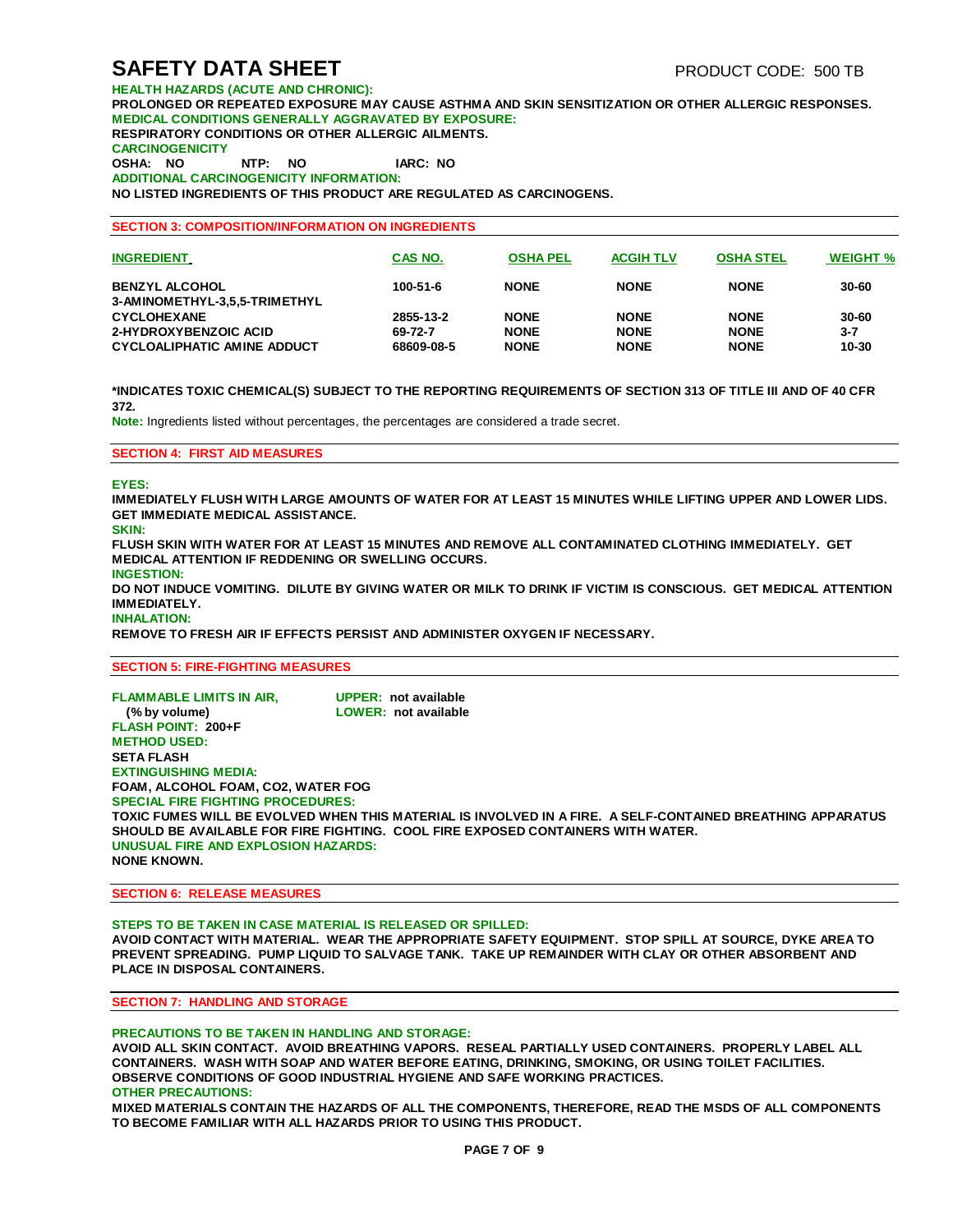### **SECTION 8: EXPOSURE CONTROLS/PERSONAL PROTECTION**

#### **RESPIRATORY PROTECTION:**

**NIOSH APPROVED RESPIRATOR PROTECTION REQUIRED IN THE ABSENCE OF PROPER ENVIRONMENTAL CONTROLS. FOR EMERGENCIES A SELF-CONTAINED BREATHING APPARATUS OR A FULL FACE RESPIRATOR IS RECOMMENDED. VENTILATION: AVOID BREATHING VAPORS. VENTILATION MUST BE SUFFICIENT TO CONTROL VAPORS. PROTECTIVE GLOVES: IMPERVIOUS GLOVES – NEOPRENE OR RUBBER EYE PROTECTION: SPLASH GOGGLES OR GLASSES WITH SIDE SHIELDS. OTHER PROTECTIVE CLOTHING OR EQUIPMENT: WEAR BODY COVERING CLOTHING AND OTHER COVERINGS AS NECESSARY SUCH AS APRON AND APPROPRIATE FOOTWEAR TO AVOID CONTACT WITH MATERIAL. WORK HYGIENIC PRACTICES: OBSERVE GOOD GENERAL HYGIENIC PRACTICES.**

#### **SEE SECTION THREE FOR OCCPATIONAL EXPOSURE LIMIT VALUES.**

#### **SECTION 9: PHYSICAL AND CHEMICAL PROPERTIES**

**APPEARANCE AND ODOR: AMBER CLEAR LIQUID WITH AMINE ODOR. BOILING POINT OR RANGE: 155 TO 401 DEG F VAPOR DENSITY (AIR = 1): N/A SPECIFIC GRAVITY (H2O = 1): 1.0 EVAPORATION RATE: N/A SOLUBILITY IN WATER: NEGLIGIBLE**

**Odor Threshhold: N/A pH: N/A Melting point/freezing point: N/A Vapor Pressure: N/A Auto Ignition Temperature: N/A Partition Coefficient: n-octanol/water: N/A Decomposition Temperature: N/A**

#### **SECTION 10: STABILITY AND REACTIVITY**

**STABILITY: STABLE CONDITIONS TO AVOID (STABILITY): AVOID EXCESSIVE HEAT OR OPEN FLAMES. INCOMPATIBILITY (MATERIAL TO AVOID): CAN REACT VIGOROUSLY WITH STRONG OXIDIZING AGENTS AND STRONG LEWIS ACIDS OR MINERAL ACIDS. HAZARDOUS DECOMPOSITION OR BY-PRODUCTS: CO2, ALDEHYDES, ACIDS. REACTION WITH SOME CURING AGENTS CAN GENERATE LARGE AMOUNTS OF HEAT. HAZARDOUS POLYMERIZATION: WILL NOT OCCUR**

#### **SECTION 11: TOXICOLOGICAL INFORMATION**

#### **No data for the product itself.**

### **Component data:**

**Component Benzyl Alcohol**: Inhalation LC50 (4hr) >4178 mg/l (rat), Dermal LD50 2000 mg/kg (rabbit) Rats exposed to 800 mg/kg for thirteen weeks exhibited CNS depression and histopathological changes in the brain, thymus and skeletal muscles. The No observed Adverse effect level (NOAEL) was 400 mg/kg. No evidence of carcinogenicity was seen in two year study with rats and mice. **Component CAS# 2855-13-2**: Oral LD50 rat 1030 mg/kg, Skin irritation – Corrosive sucategory 1C where responses occur after exposures between 1 hour and 4 hours and observations up to 14 days. Eye irritation – Risk of serious damage to eyes. Product Sensitization (Magnusson- Kingman test) guinea pig: may cause sensitization by skin contact. Product Teratogenicity oral rat NOEL (no observed effect level) 250 mg/kg

**Component CAS# 69-72-7**: Acute Oral Toxicity LD50 (rat) = 891 mg/kg (behavioral somnolence (general depressed activity, Behavioral muscle weakness)). Acute Inhalation LC50 (rat) >900 mg/m3, 1 hr. Acute Dermal LD50 (rabbit) >10,000 mg/kg. Skin Irritation (rabbit) – mild skin irritation -24hr. Eye Irritation (rabbit) – severe eye irritation.

### **SECTION 12: ECOLOGICAL INFORMATION**

**No data for the product itself. Component data:**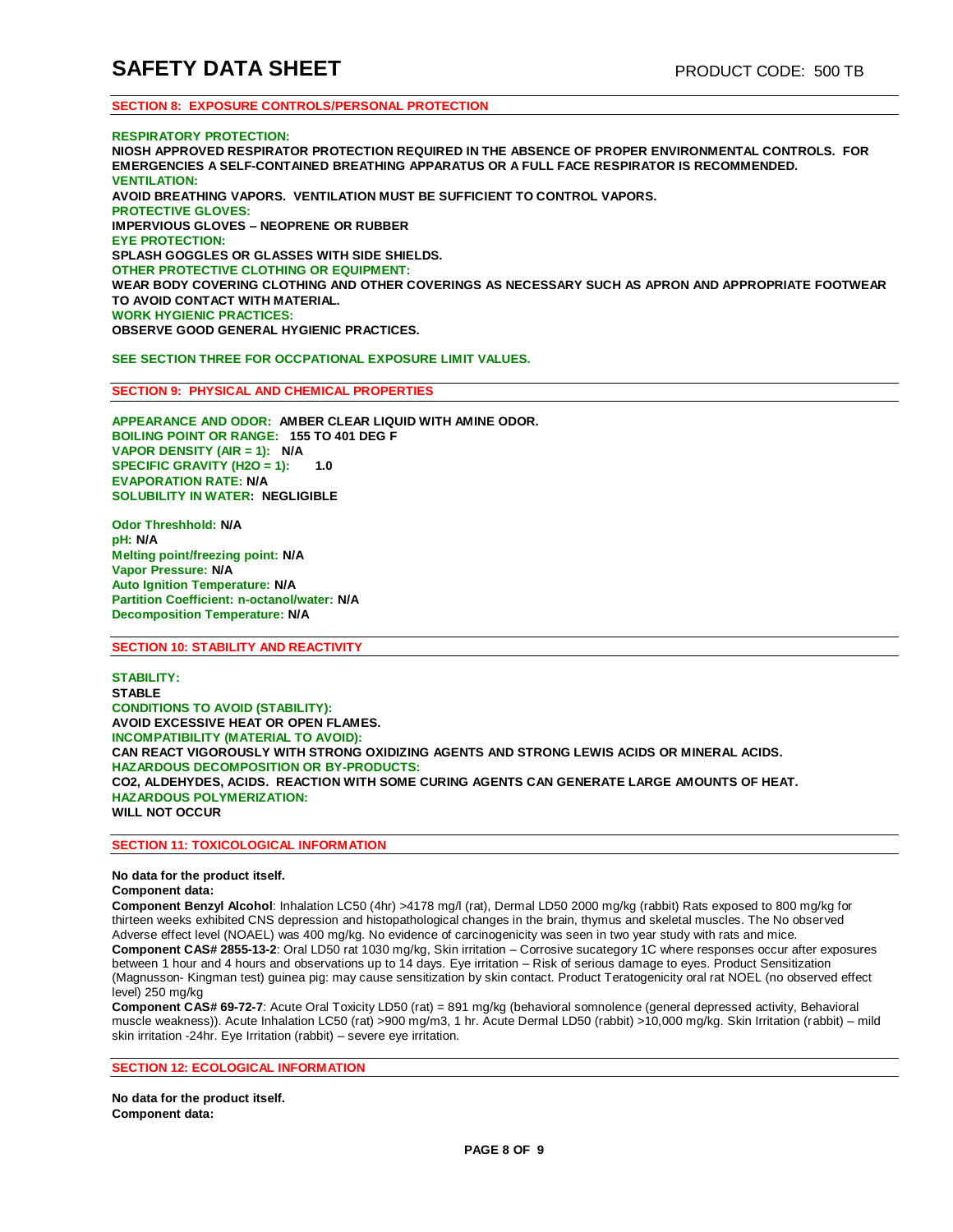# **SAFETY DATA SHEET** PRODUCT CODE: 500 TB

**Component Benzyl Alcohol:** EC50 (48hr) 400 mg/l Daphnia Magna, EC50 (72hr) 2600 mg/l Algae, Biodegradation BOD<sub>2</sub> 62. Slightly or not bioaccumulative. Toxicity to fish: LC50 (96 hr) 10 mg/l Bluegill sunfish (Lepomis macrochinus), LC50 (96hr) 460 ml/l Fathead minnow (Pimephales promelas), Toxicity to Algae: IC50 (72hr) 700 mg/l

**Component CAS# 2855-13-2**: Biodegradability 42% and is not readily biodegradable. Bioaccumulation: - no significant accumulation of the substance in organisms is to be expected. Mobility: The soil mobility of the substance is only minimally affected by adsorption to soil components. Toxicity to fish: LC50 Lauciscus idus 110 mg/l (96hr). Toxicity to Daphnia NOEC 3 mg/l (504hr). EC50 Daphnia magna 23 mg/l (48 hr). ErC50 scenedesmus subspicatus 50 mg/l (72 hr). NOEC scenedesmus subspicatus 1.5 mg/l (72 hr). Toxicity to bacteria: EC10 Pseudomonas putida 1120 mg/l (18 hr).

**Component CAS# 69-72-7:** Toxicity to Fish LC50 (Leuciscus idus – 96 mg/l. Toxicity to Daphnia magna – 105mg/l, 24 hr. ComponentMutagenic Effects: Mutagenic for bacteria and/or yeast. Developmental toxicity: Classified reproductive system toxin/female, development toxin possible.

#### **SECTION 13: WASTE DISPOSAL**

### **WASTE DISPOSAL METHOD:**

**DISPOSE OF MATERIAL AS A HAZARDOUS WASTE ACCORDING TO FEDERAL, STATE, AND LOCAL REGULATIONS.**

#### **SECTION 14: Transport Information**

### **DOT: : UN1760, CORROSIVE LIQUID N.O.S. (CONTAINS ISOPHORONE DIAMINE), 8, PG III**

**IMO/IMDG : UN1760, CORROSIVE LIQUID N.O.S. (CONTAINS ISOPHORONE DIAMINE), 8, PG III,**

#### **SECTION 15: REGULATORY INFORMATION**

**No data for the product itself.** 

#### **Component data:**

**Component Benzyl Alcohol**: E20/22 Harmful by inhalation and if swallowed. On TSCA list, on DSL Canada

**Component CAS# 2855-13-2:** Acute health hazard. Ingredients on TSCA. International Chemical status listed/registered – EINECS/ELINCS, DSL, AICS, MITI, TCOL, PICCS, China, New Zealand.

**Component CAS# 69-72-7:** Component is on the Pennsylvania and New Jersey right to know lists. Component is on the TSCA and Canada DSL lists.

**Component CAS# 68609-08-5** is on the Canada DSL and TSCA lists.

#### **SECTION 16: OTHER INFORMATION**

DISCLAIMER: The information Contained herein is based on the data available and is believed to be accurate, However, the manufacturer makes no warranty expressed or implied regarding the accuracy of this data or the results obtained from the use **thereof. Accordingly, we assume no responsibility for injury from the use of this product.**

**N/A = Not Available See Section 1 for date of preparation**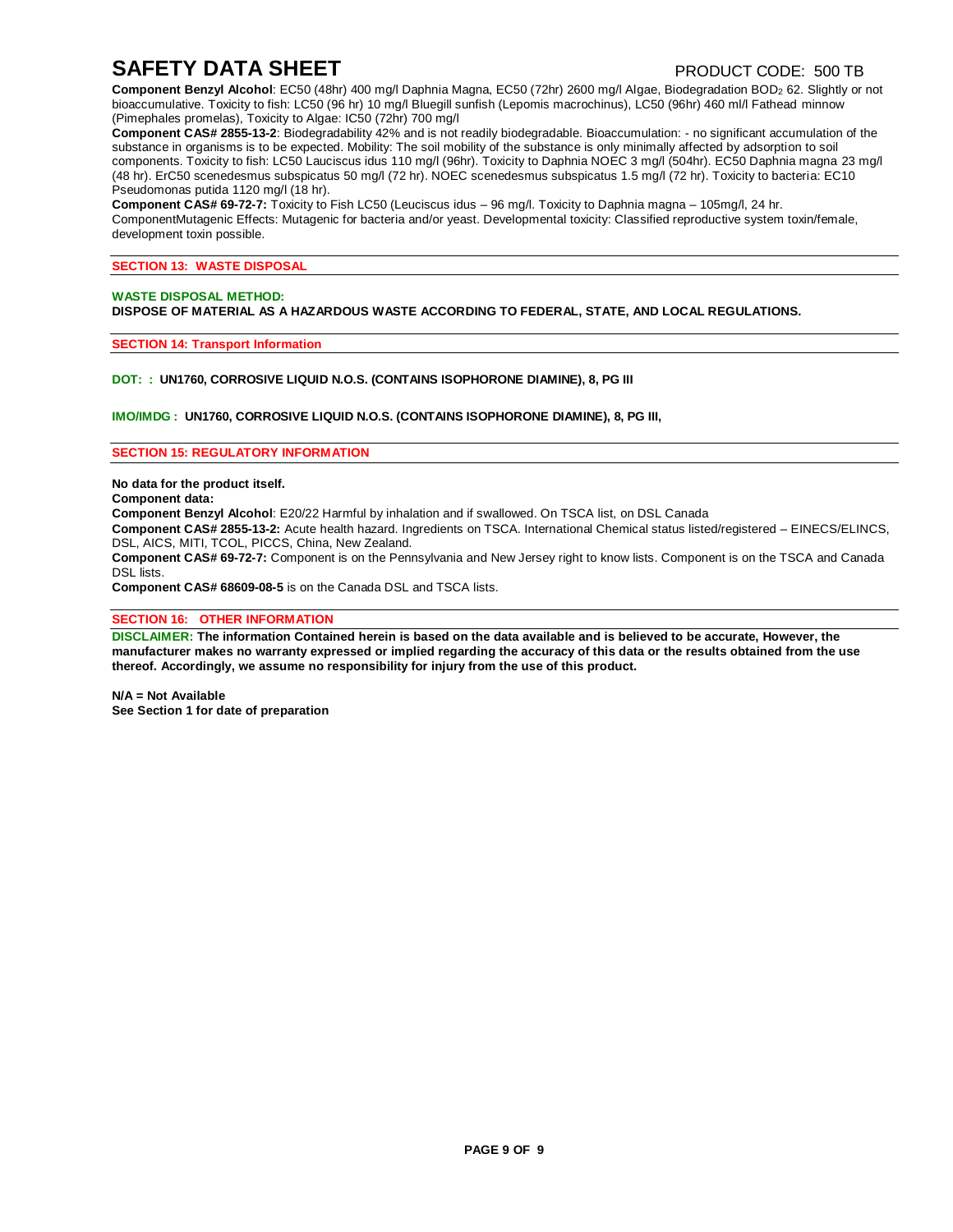# **SAFETY DATA SHEET**

**SECTION 1: PRODUCT AND COMPANY IDENTIFICATION**

**PRODUCT NAME: Metallic COLOR PIGMENT (powder) PART C PRODUCT CODES: 500 CC**

**MANUFACTURER: EpoxyPro Coat, LLC STREET ADDRESS: 1406 Mackinaw Ave. CITY, STATE, ZIP: Cheboygan, MI 49721 INFORMATION CONTACT: John R. Davis TOLL FREE: 877.703.7699 EMAIL: [info@EpoxyPro.com](mailto:info@EpoxyPro.com) FAX: 888.581.0444**

**EMERGENCY PHONE: Chemtrec 800-424-9300 FAX: 732.494.1747**

**DATE REVISED: 3/10/2017**

**CHEMICAL NAME OR CLASS:** Metallic pigments

**SECTION 2: HAZARDS IDENTIFICATION**

**Hazard Overview**

**GHS Classification: Not classified as dangerous according to the regulations**

**GHS Label Elements and Precautionary Statements: Label Elements**: None **Hazard Statements:** P102 Keep out of reach of children. P103 Read label before use **Precautionary statements:** None

Other Non-Classifiable hazards information **Hazard Statements:**

P261: Avoid breathing dust/fume/gas/mist/vapors/spray

P280: Wear Eye Protection/face protection

P285: In case of inadequate ventilation, use respiratory protection.

#### **Precautionary statements:**

P305+P351+P338: If in eyes: Rinse cautiously with water for several minutes. Remove contact lense, if present and easy to do. Continue rinsing.

P302+P352: If on skin, wash with plenty of soap and water.

### **HMIS HAZARD CLASSIFICATION**

**HEALTH: 1 FLAMMIBILITY: 0 REACTIVITY: 0 PERSONAL PROTECIVE EQUIPMENT: E**

#### **POTENTIAL HEALTH EFFECTS**

**EYES: MAY CAUSE CORNEAL ABRASION, IRRITATION OR INFLAMMATION. SKIN: MAY CAUSE SKIN IRRITATION. INGESTION: NONE KNOWN. INHALATION: MAY CAUSE IRRITATION TO THE RESPIRATORY TRACT. PROLONGED OR REPEATED EXPOSURE MAY CAUSE RESPIRATORY PROBLEMS OR OTHER LUNG RELATED SYMPTOMS.**

**HEALTH HAZARDS (ACUTE AND CHRONIC): PROLONGED OR REPEATED EXPOSURE TO DUST MAY CAUSE PULMONARY PROBLEMS. MEDICAL CONDITIONS GENERALLY AGGRAVATED BY EXPOSURE: RESPIRATORY CONDITIONS OR OTHER ALLERGIC RESPONSE. CARCINOGENICITY OSHA: NO NTP: NO IARC: NO NO LISTED INGREDIENTS OF THIS PRODUCT ARE REGULATED AS CARCINOGENS. ADDITIONAL CARCINOGENICITY INFORMATION:** N/A **SECTION 3: COMPOSITION/INFORMATION ON INGREDIENTS**

| <b>INGREDIENT</b> | CAS NO.    | <b>OSHA PEL</b>      | <b>ACGIH TLV</b>    | <b>OSHA STEL</b> | <b>WEIGHT %</b> |
|-------------------|------------|----------------------|---------------------|------------------|-----------------|
| Mica              | 12001-26-2 | 20mppcf              | 3 <sub>mq</sub> /m3 | <b>NONE</b>      | 50-60           |
| Iron III oxide    | 1309-37-1  | 10 <sub>ma</sub> /m3 | 5 <sub>mq</sub> /m3 | <b>NONE</b>      | 40-50           |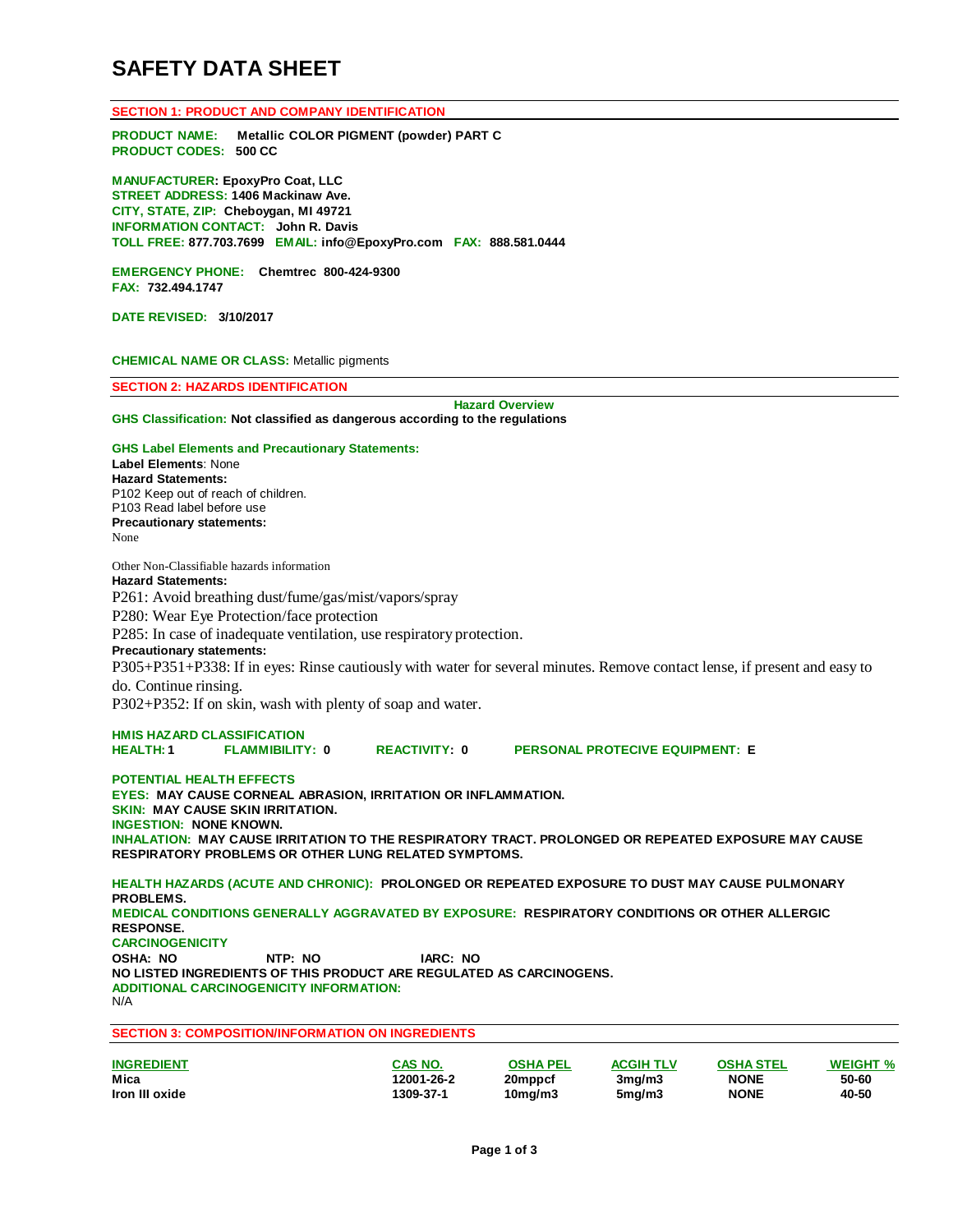# **SAFETY DATA SHEET**

\*\*\*No toxic chemical(s) subject to the reporting requirements of section 313 of Title III and of 40 CFR 372 are present.\*\*\* **FOLLOW OSHA HAZARD COMMUNICATION RULE 29CFR SECTIONS 1910.1200, 1915.99, 1917.28, 1918.9, 1926.59, AND STATE AND LOCAL COMMUNITY RIGHT TO KNOW LAWS.**

**Note:** Ingredients listed without percentages, the percentages are considered a trade secret.

#### **SECTION 4: FIRST AID MEASURES**

**EYES: FLUSH EYES WITH WATER FOR AT LEAST FIFTEEN MINUTES AND CONSULT A PHYSICIAN IF CONDITION WARRANTS. SKIN: WASH IMMEDIATELY WITH SOAP AND WATER IF SKIN CONTACT OCCURS. CONSULT A PHYSICIAN IF IRRITATION PERSISTS.**

**INGESTION: IF INGESTED, CONSULT A PHYSICIAN. IF CONDITION WARRANTS. NOT A HAZARD UNDER NORMAL USE CONDITIONS**

**INHALATION: REMOVE VICTIM TO FRESH AIR AREA AND ADMINISTER OXYGEN IF NECESSARY. CONSULT A PHYSICIAN IF CONDITION WARRANTS MEDICAL ATTENTION.**

**SECTION 5: FIRE-FIGHTING MEASURES**

**FLAMMABLE LIMITS IN AIR, UPPER: n/a (% by volume) FLASH POINT: n/a METHOD USED: n/a EXTINGUISHING MEDIA: PRODUCT ITSELF DOES NOT BURN. SPECIAL FIRE FIGHTING PROCEDURES: Product is neither a fire hazard nor an explosion hazard UNUSUAL FIRE AND EXPLOSION HAZARDS: No unusual fire hazards known.**

### **SECTION 6: RELEASE MEASURES**

**STEPS TO BE TAKEN IN CASE MATERIAL IS RELEASED OR SPILLED: WEAR RESPIRATOR AND USE DUSTLESS HANDLING EQUIPMENT TO CLEAN UP LARGE SPILLS. PLACE IN SUITABLE DISPOSAL CONTAINERS. FLUSH AREA WITH WATER TO REMOVE RESIDUE.**

#### **SECTION 7: HANDLING AND STORAGE**

**PRECAUTIONS TO BE TAKEN IN HANDLING AND STORAGE: STORE IN COOL DRY PLACE. SEAL ALL PARTIALLY USED CONTAINERS. PROPERLY LABEL ALL CONTAINERS. AVOID BREATHING ANY DUST WHEN WORKING WITH THIS MATERIAL.**

**OTHER PRECAUTIONS: AVOID BREATHING DUST GENERATED FROM THE MATERIAL. OBSERVE CONDITIONS OF GOOD GENERAL HYGIENE AND SAFE WORKING PRACTICES. PROVIDE TRAINING FOR YOUR EMPLOYEES RELATING TO OCCUPATIONAL EXPOSURE TO DUST. USE WITH ADEQUATE VENTILATION.**

**SECTION 8: EXPOSURE CONTROLS/PERSONAL PROTECTION**

**RESPIRATORY PROTECTION: USE A NIOSH APPROVED RESPIRATOR AS REQUIRED TO PREVENT OVER-EXPOSURE TO DUST IN ACCORDANCE WITH 29 CFR 1910.134. GENERAL EXHAUST IS USUALLY SUFFICIENT IN LIEU OF NIOSH RESPIRATOR. PROVIDE SUFFICIENT EXHAUST TO KEEP EXPOSURE LEVELS BELOW THE OSHA PEL LEVEL. VENTILATION : GENERAL EXHAUST IS USUALLY SUFFICIENT TO CONTROL DUST AND EXPOSURE HAZARDS. PROTECTIVE GLOVES: WEAR SUITABLE PROTECTIVE GLOVES. EYE PROTECTION: SPLASH GOGGLES OR GLASSES WITH SIDE SHIELDS. OTHER PROTECTIVE CLOTHING OR EQUIPMENT: PROVIDE EQUIPMENT AS NECESSARY TO PREVENT THE INHALATION OF DUST OR SKIN EXPOSURE. WORK HYGIENIC PRACTICES: OBSERVE GOOD GENERAL HYGIENIC PRACTICES. SEE SECTION THREE FOR OCCPATIONAL EXPOSURE LIMIT VALUES.**

**SECTION 9: PHYSICAL AND CHEMICAL PROPERTIES**

**APPEARANCE AND ODOR: VARIOUS COLORED POWDER - ODORLESS BOILING POINT OR RANGE: n/a VAPOR DENSITY (AIR = 1): n/a SPECIFIC GRAVITY (H2O = 1): 3.1 – 3.2 kg/L EVAPORATION RATE: n/a SOLUBILITY IN WATER: insoluble pH: 6.0-9.0 (4% in water) Odor Threshhold: N/A Melting point/freezing point: N/A Vapor Pressure: N/A Auto Ignition Temperature: N/A Partition Coefficient: n-octanol/water: N/A Decomposition Temperature: N/A**